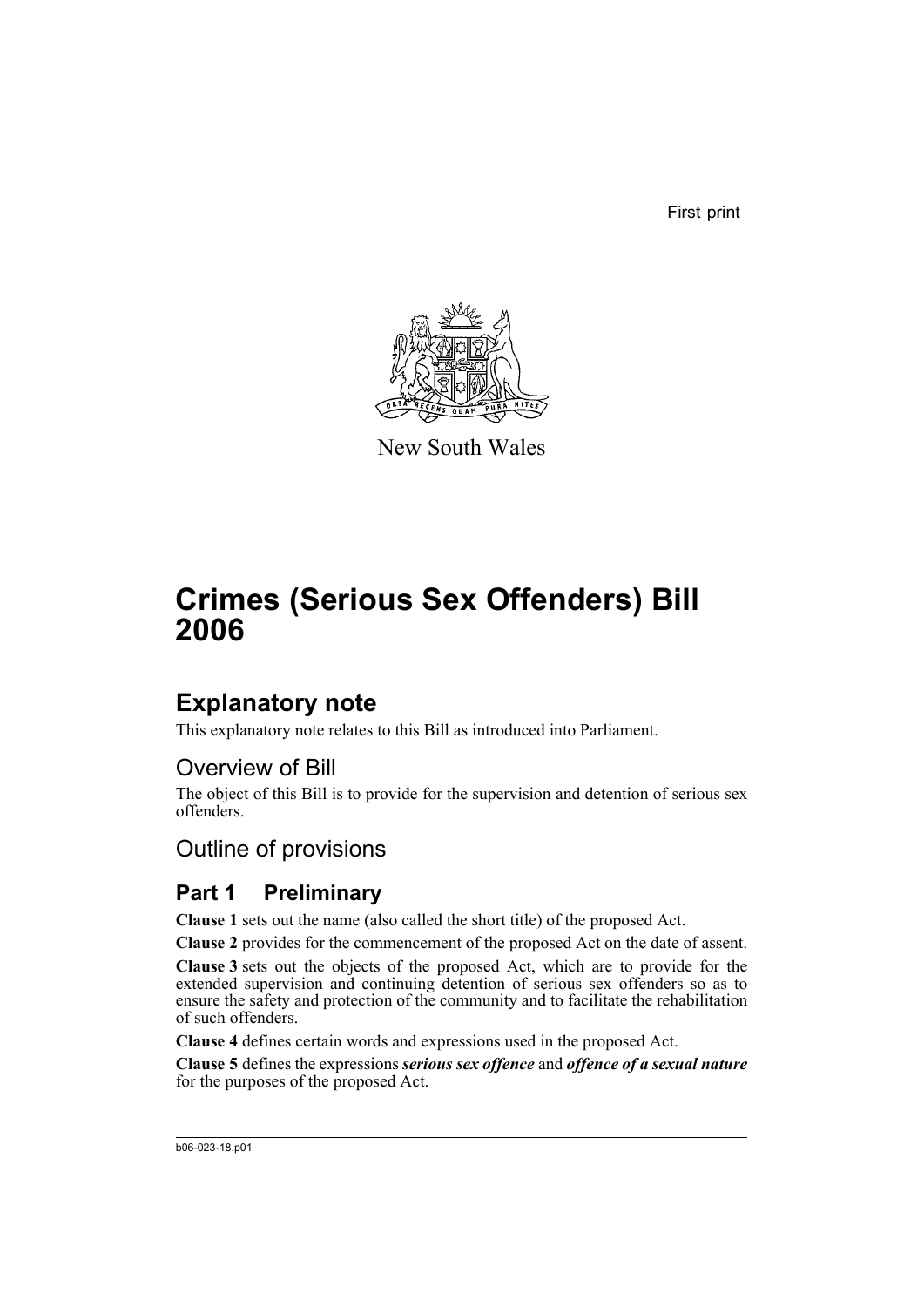Explanatory note

## **Part 2 Extended supervision orders**

**Clause 6** enables the Attorney General to apply to the Supreme Court for an extended supervision order against a sex offender who is currently in custody while serving a sentence of imprisonment for a sex offence, or while under supervision pursuant to an existing extended supervision order or continuing detention order. Such an application may not be made until the last 6 months of the offender's current custody or supervision, and must be supported by specified documentation.

**Clause 7** requires an application to be served on a sex offender within 2 business days after it is filed, for a preliminary hearing to be conducted within 28 days after it is filed and for a decision to be made as to whether or not there is a case against the offender. If there is, the Supreme Court is to make an order for a psychiatric examination of the offender. If there is not, the application is to be dismissed. There must be full disclosure to the offender of all relevant material available to the Attorney General.

**Clause 8** enables the Supreme Court to make an interim supervision order so that an offender can be kept under supervision pending the determination of an application under proposed section 6. Such an order may have effect for up to 28 days, but the total period for which an offender can be kept under interim supervision is 3 months.

**Clause 9** provides that the Supreme Court may make an extended supervision order if it is satisfied, to a high degree of probability, that the offender is likely to commit a further serious sex offence if he or she is not kept under supervision. The clause specifies certain matters to which the Supreme Court must have regard.

**Clause 10** provides that the maximum term for an extended supervision order is 5 years.

**Clause 11** specifies the kinds of conditions that can be imposed on a supervision order.

**Clause 12** makes it an offence (punishable by a fine of 100 penalty units or imprisonment for 2 years, or both) for a person to fail to comply with the requirements of a supervision order.

**Clause 13** enables the Supreme Court to vary or revoke a supervision order, and requires the Commissioner of Corrective Services to provide the Attorney General with annual reports on each sex offender so as to enable the Attorney General to decide whether or not to apply for such a variation or revocation.

## **Part 3 Continuing detention orders**

**Clause 14** enables the Attorney General to apply to the Supreme Court for a continuing detention order against a sex offender who is currently in custody in a correctional centre while serving a sentence of imprisonment by way of full-time detention for a sex offence or pursuant to a continuing detention order. Such an application may not be made until the last 6 months of the offender's current custody, and must be supported by specified documentation.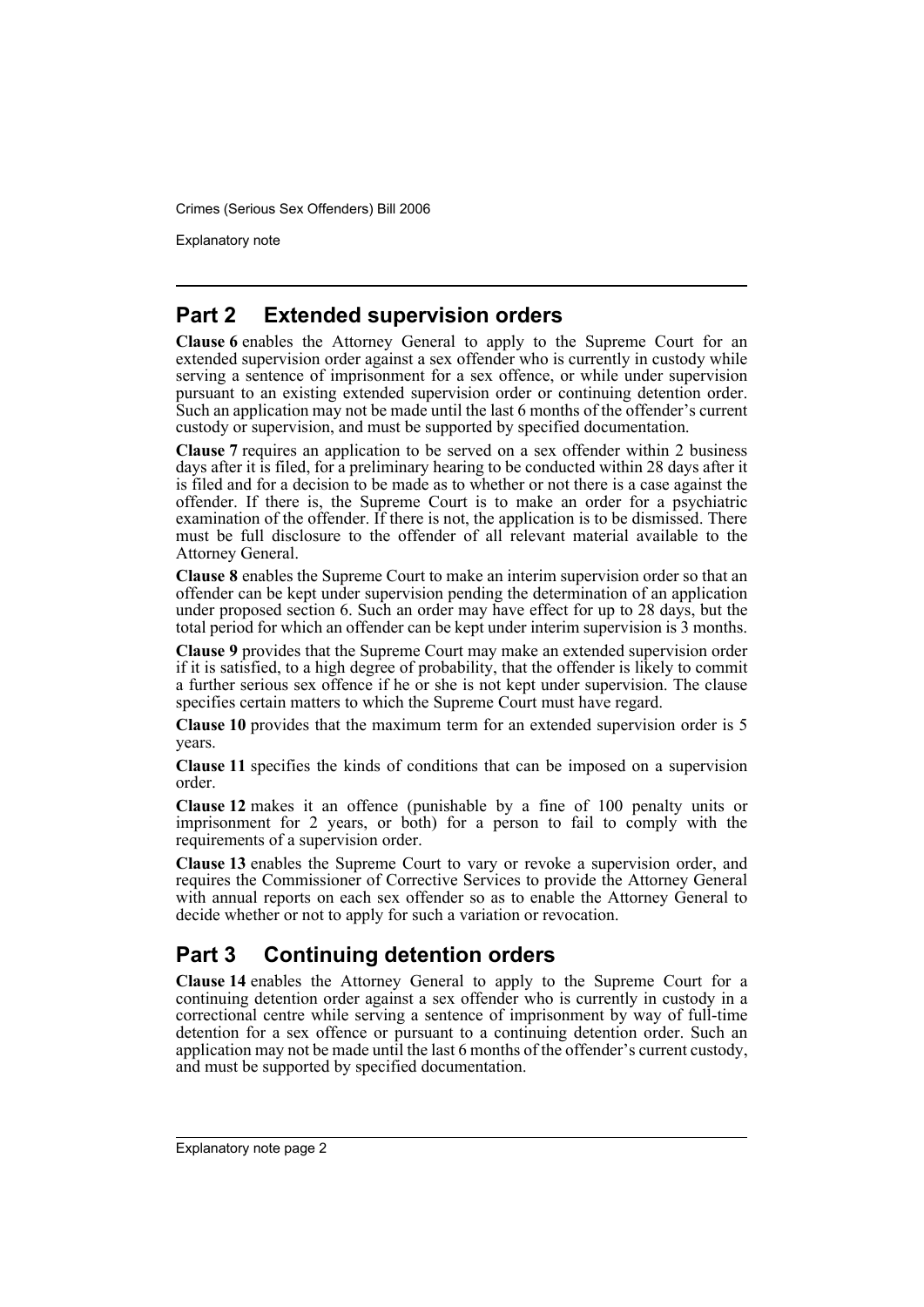Explanatory note

**Clause 15** requires an application to be served on a sex offender within 2 business days after it is filed, for a preliminary hearing to be conducted within 28 days after it is filed and for a decision to be made as to whether or not there is a case against the offender. If there is, the Supreme Court is to make an order for a psychiatric examination of the offender. If there is not, the application is to be dismissed. There must be full disclosure to the offender of all relevant material available to the Attorney General.

**Clause 16** enables the Supreme Court to make an interim detention order so that an offender can be kept in custody pending the determination of an application under proposed section 14. Such an order may have effect for up to 28 days, but the total period for which an offender can be kept in interim custody is 3 months.

**Clause 17** provides that the Supreme Court may make an extended supervision order or continuing detention order if it is satisfied, to a high degree of probability, that the offender is likely to commit a further serious sex offence if he or she is not kept under supervision, but that a continuing detention order is not to be made unless it is satisfied that an extended supervision order would not provide adequate supervision. The clause specifies certain matters to which the Supreme Court must have regard.

**Clause 18** provides that the maximum term for a continuing detention order is 5 years.

**Clause 19** enables the Supreme Court to vary or revoke a detention order, and requires the Commissioner of Corrective Services to provide the Attorney General with annual reports on each sex offender so as to enable the Attorney General to decide whether or not to apply for such a variation or revocation.

**Clause 20** enables the Supreme Court to issue a warrant of committal to give effect to a detention order.

## **Part 4 Supreme Court proceedings**

**Clause 21** provides that proceedings under the proposed Act are civil proceedings, to be conducted in accordance with the law relating to civil proceedings.

**Clause 22** enables an appeal to be made to the Court of Appeal against any determination made by the Supreme Court under the proposed Act.

**Clause 23** provides that no order for costs may be made against a sex offender in relation to proceedings under the proposed Act.

**Clause 24** preserves the jurisdiction of the Supreme Court apart from the proposed Act.

## **Part 5 Miscellaneous**

**Clause 25** empowers the Attorney General to require any person to provide him or her with any document, report or other information concerning the behaviour, or physical or mental condition, of any sex offender. It will be an offence (punishable by a fine of 100 penalty units or imprisonment for 2 years, or both) for a person to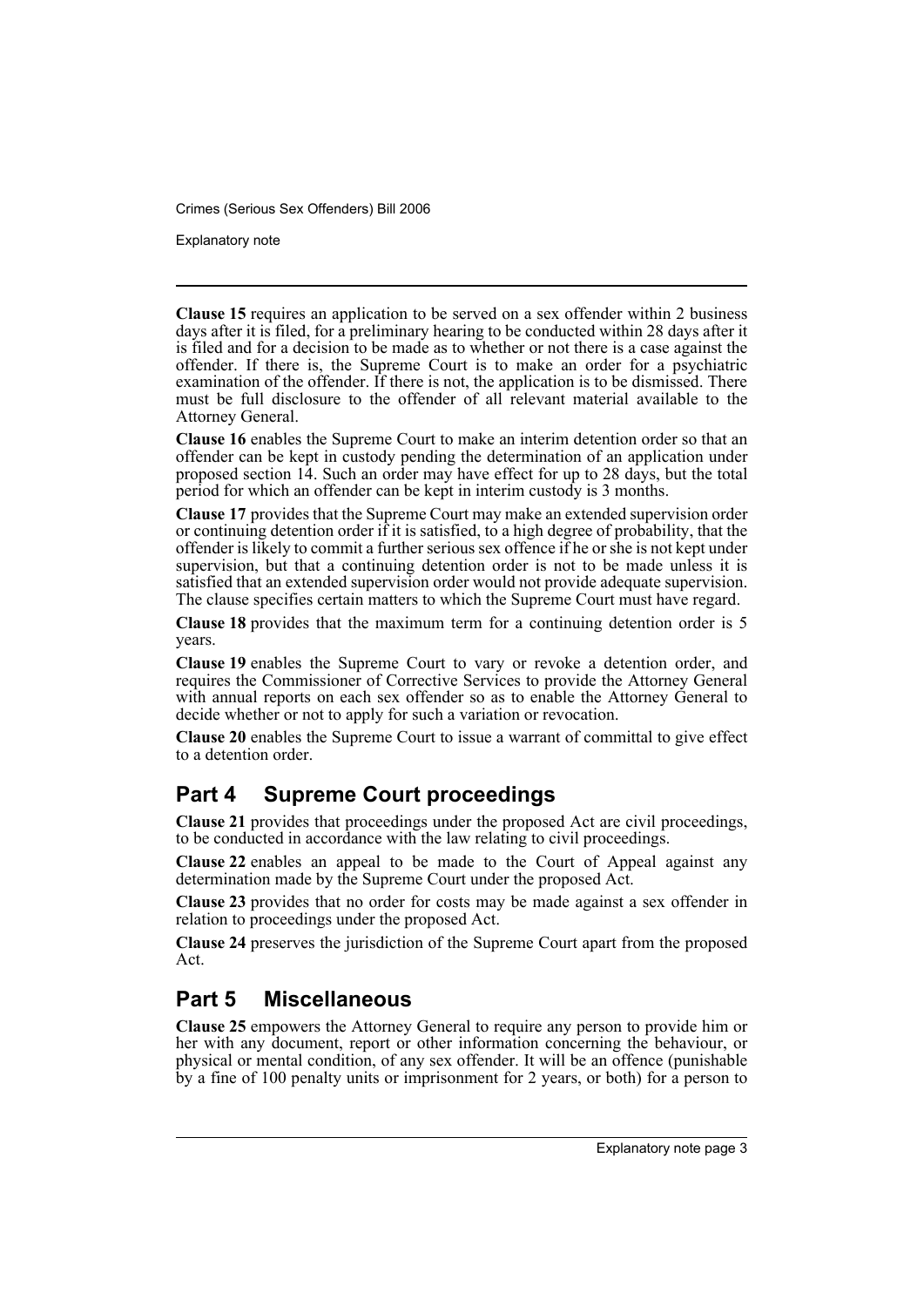Explanatory note

fail to comply with the requirements of such an order. Any document or report so provided will be admissible in proceedings under the proposed Act, despite any Act or law to the contrary.

**Clause 26** protects certain persons (including the State) from liability for acts and omissions that are done or omitted to be done in connection with the administration of the proposed Act.

**Clause 27** provides that the proposed Act does not affect the right of any party to proceedings under the proposed Act to appear, to examine or cross-examine witnesses or to make submissions in proceedings under the proposed Act.

**Clause 28** provides that the *Bail Act 1978* does not apply to a person who is a defendant to proceedings under the proposed Act, other than proceedings for an offence under proposed section 12 or 25.

**Clause 29** enables rules of court under the *Supreme Court Act 1970* to be made in relation to proceedings under the proposed Act.

**Clause 30** enables regulations to be made under the proposed Act.

**Clause 31** is a formal provision that gives effect to a Schedule of amendments to the *Crimes (Administration of Sentences) Act 1999* (Schedule 1) and to a Schedule of savings and transitional provisions (Schedule 2).

**Clause 32** provides for the review of the proposed Act at the end of 3 years from the date of assent.

### **Schedule 1 Amendment of Crimes (Administration of Sentences) Act 1999 No 93**

**Schedule 1** amends the *Crimes (Administration of Sentences) Act 1999* so as:

- (a) to provide that a sex offender to whom a continuing detention order applies is a convicted inmate for the purposes of that Act (items [1], [2] and [3]), and
- (b) to provide that an offender is not eligible for release on parole if he or she is the subject of a continuing detention order under the proposed Act (item [4]), and
- (c) to deem an offender's obligations under an extended supervision order, in the case of an offender on parole, to be obligations under a parole order (item [5]).

### **Schedule 2 Savings, transitional and other provisions**

**Schedule 2** contains savings, transitional and other provisions consequent on the enactment of the proposed Act.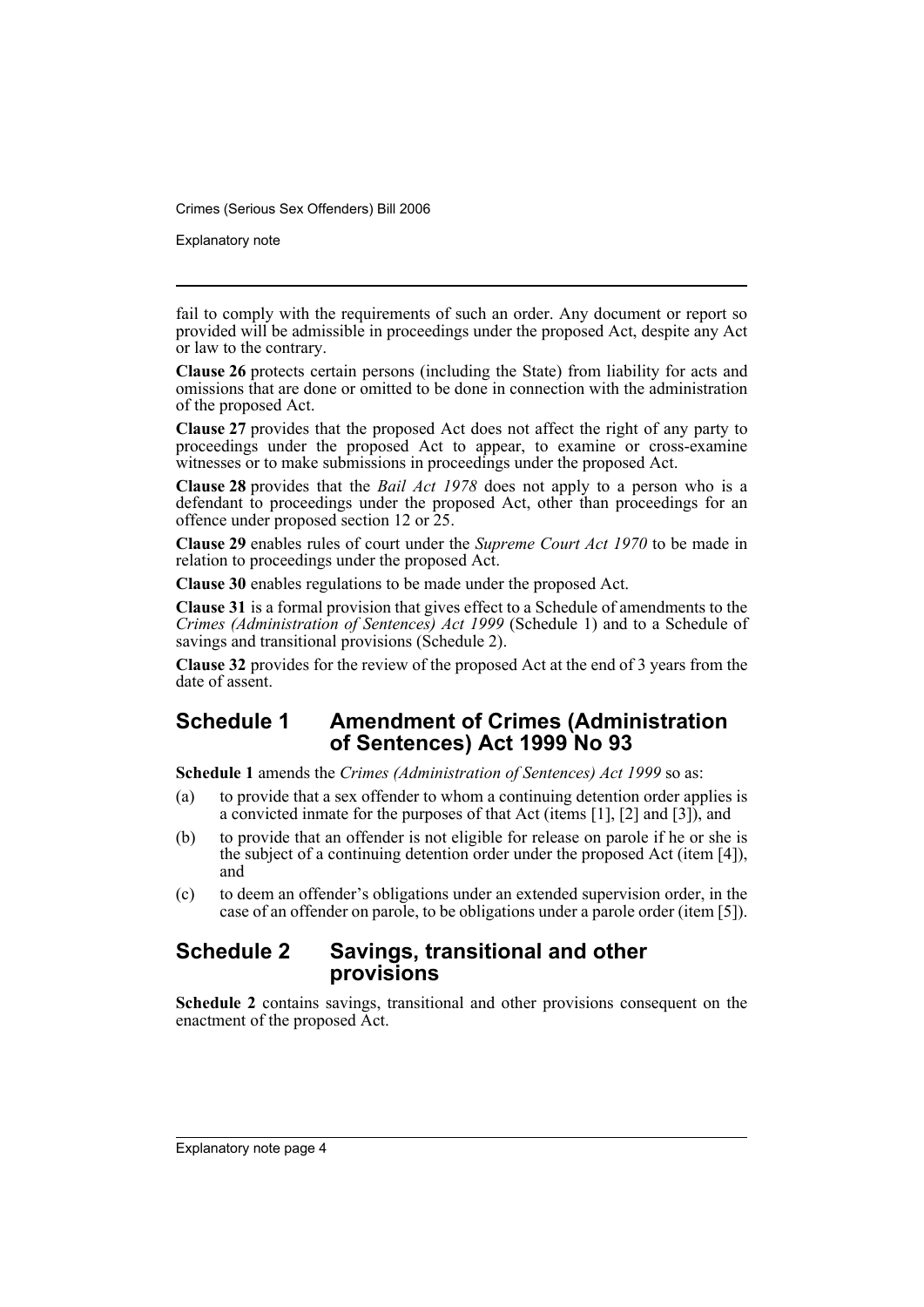First print



New South Wales

# **Crimes (Serious Sex Offenders) Bill 2006**

## **Contents**

|        |    |                                                                          | Page |
|--------|----|--------------------------------------------------------------------------|------|
| Part 1 |    | <b>Preliminary</b>                                                       |      |
|        |    | Name of Act                                                              |      |
|        | 2  | Commencement                                                             | 2    |
|        | 3  | Objects of Act                                                           | 2    |
|        | 4  | Definitions                                                              | 2    |
|        | 5  | Definitions of "serious sex offence" and "offence of a sexual<br>nature" | 3    |
| Part 2 |    | <b>Extended supervision orders</b>                                       |      |
|        | 6  | Application for extended supervision order                               | 5    |
|        | 7  | Pre-trial procedures                                                     | 5    |
|        | 8  | Interim supervision orders                                               | 6    |
|        | 9  | Determination of application for extended supervision order              | 6    |
|        | 10 | Term of extended supervision order                                       | 8    |
|        | 11 | Conditions that may be imposed on supervision order                      | 8    |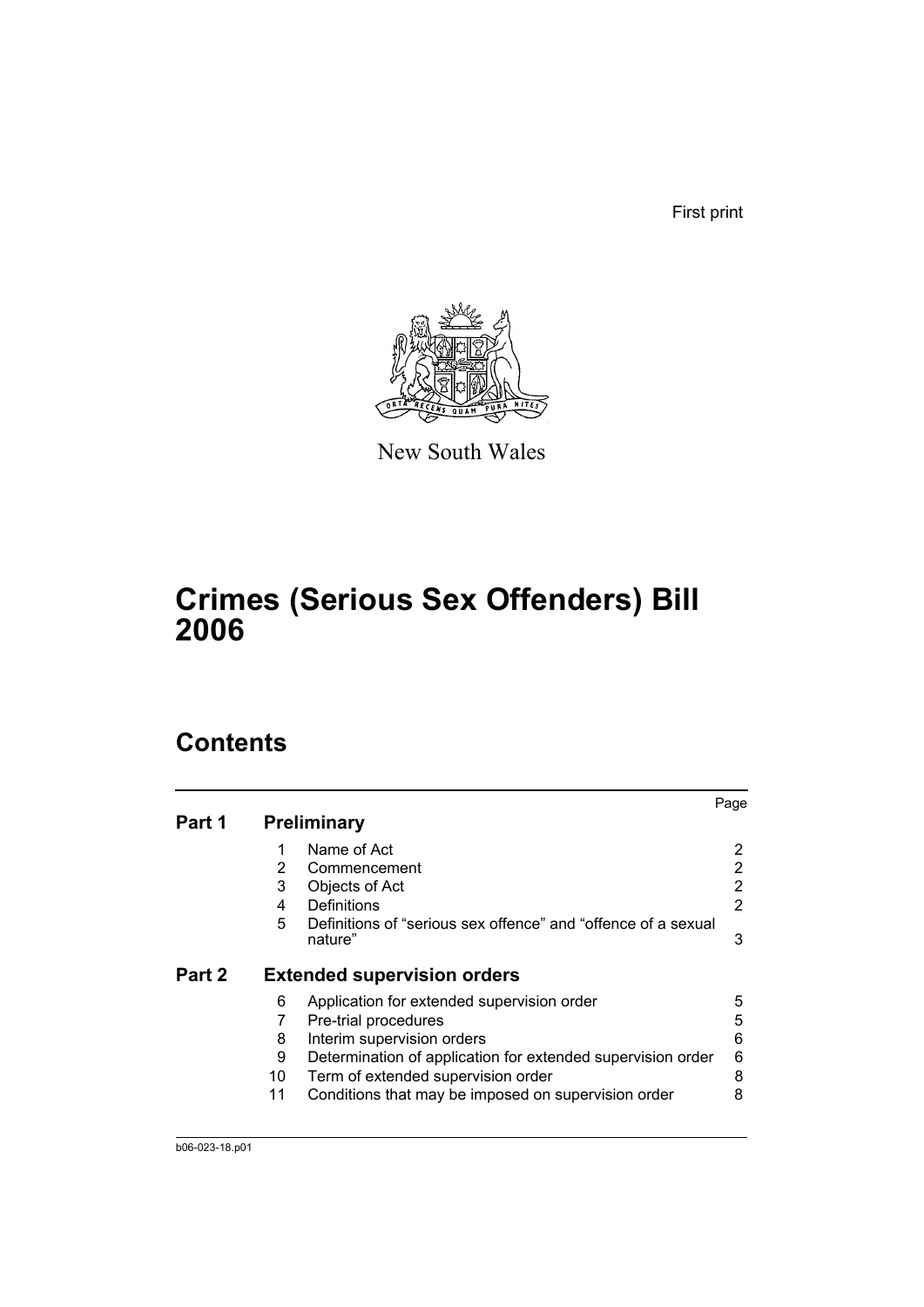Contents

|                   |          |                                                                            | Page     |
|-------------------|----------|----------------------------------------------------------------------------|----------|
|                   | 12       | Breach of supervision order                                                | 8        |
|                   | 13       | Supervision order may be varied or revoked                                 | 9        |
| Part 3            |          | <b>Continuing detention orders</b>                                         |          |
|                   | 14       | Application for continuing detention order                                 | 10       |
|                   | 15       | Pre-trial procedures                                                       | 10       |
|                   | 16       | Interim detention orders                                                   | 11       |
|                   | 17       | Determination of application for continuing detention order                | 12       |
|                   | 18       | Term of continuing detention order                                         | 13       |
|                   | 19       | Detention order may be varied or revoked                                   | 13       |
|                   | 20       | Warrant of committal                                                       | 13       |
| Part 4            |          | <b>Supreme Court proceedings</b>                                           |          |
|                   | 21       | Nature of proceedings                                                      | 15       |
|                   | 22       | Right of appeal                                                            | 15       |
|                   | 23       | Costs not to be awarded against offender                                   | 15       |
|                   | 24       | Preservation of Supreme Court jurisdiction                                 | 15       |
| Part 5            |          | <b>Miscellaneous</b>                                                       |          |
|                   | 25       | Attorney General may require provision of certain                          |          |
|                   |          | information                                                                | 16       |
|                   | 26       | Protection of certain persons from liability                               | 16       |
|                   | 27       | Hearings                                                                   | 16       |
|                   | 28       | Bail Act 1978 not to apply                                                 | 16       |
|                   | 29<br>30 | Rules of court                                                             | 16<br>17 |
|                   | 31       | Regulations<br>Amendments and savings and transitional provisions          | 17       |
|                   | 32       | Review of Act                                                              | 17       |
|                   |          |                                                                            |          |
| <b>Schedule 1</b> |          | <b>Amendment of Crimes (Administration of</b><br>Sentences) Act 1999 No 93 | 18       |
| <b>Schedule 2</b> |          | Savings, transitional and other provisions                                 | 19       |
|                   |          |                                                                            |          |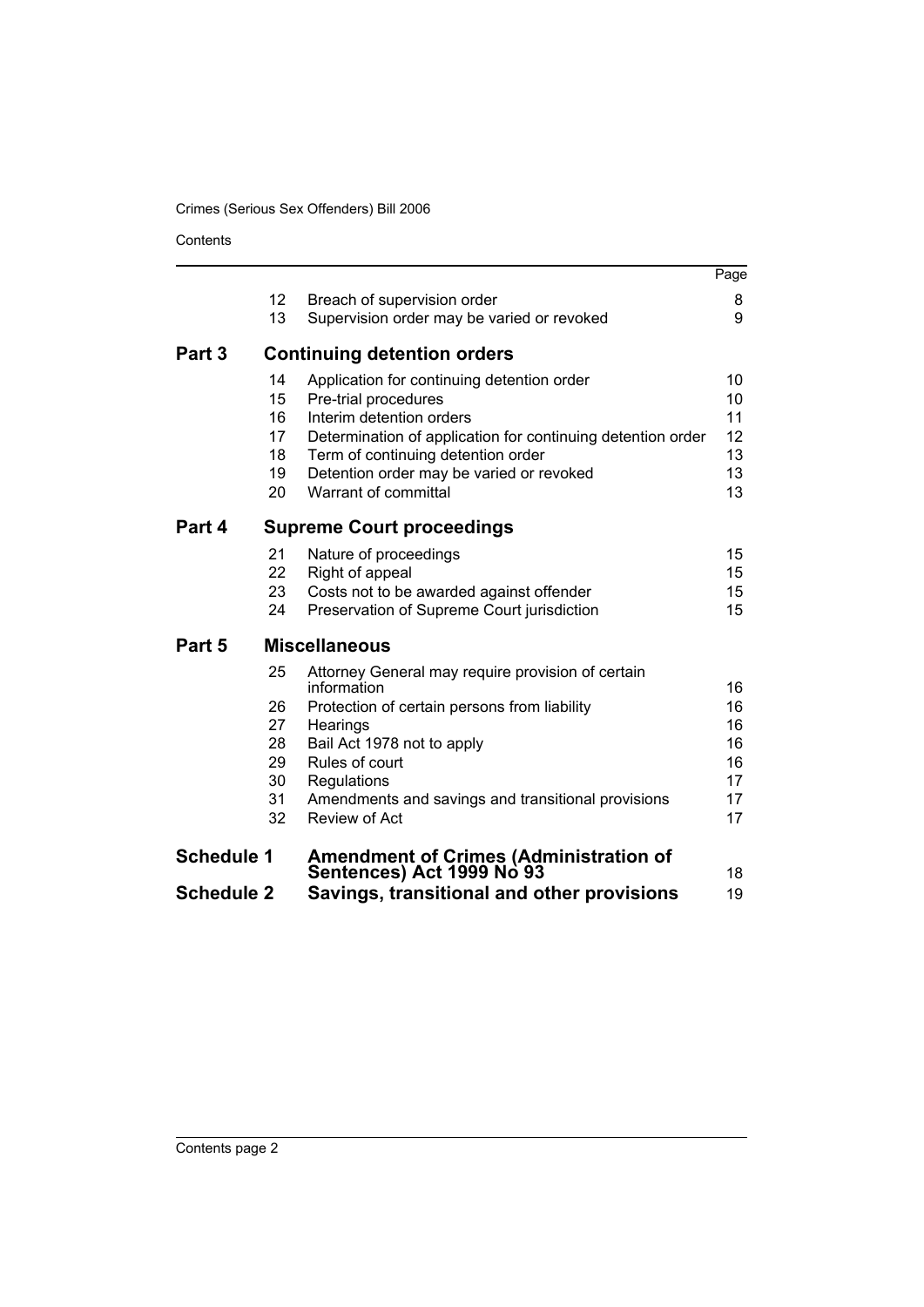

New South Wales

## **Crimes (Serious Sex Offenders) Bill 2006**

No , 2006

## **A Bill for**

An Act to provide for the supervision and detention of serious sex offenders; and for other purposes.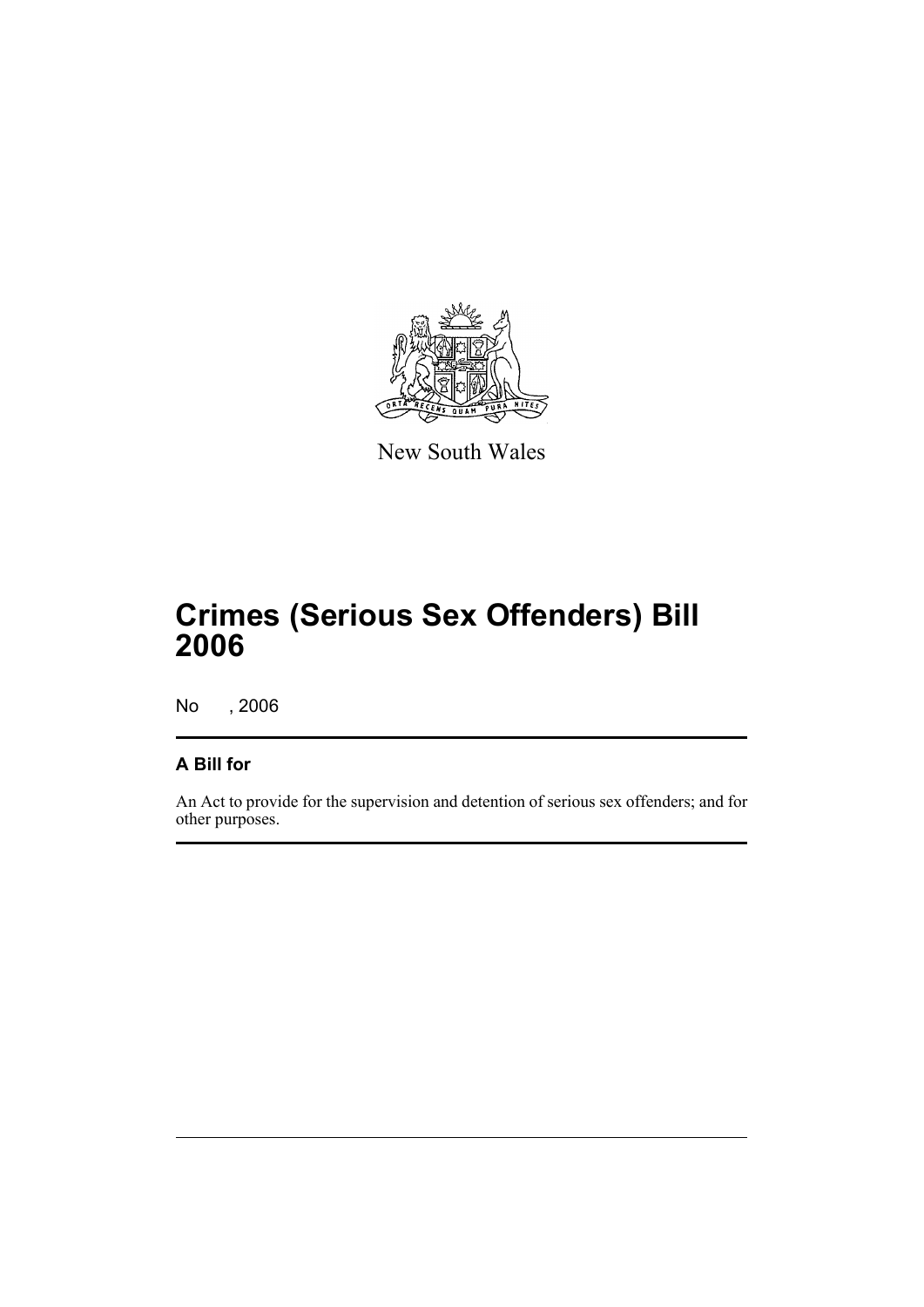## Clause 1 Crimes (Serious Sex Offenders) Bill 2006

Part 1 Preliminary

<span id="page-7-4"></span><span id="page-7-3"></span><span id="page-7-2"></span><span id="page-7-1"></span><span id="page-7-0"></span>

| The Legislature of New South Wales enacts: |                    |                                                                                                                                                               | $\mathbf{1}$   |
|--------------------------------------------|--------------------|---------------------------------------------------------------------------------------------------------------------------------------------------------------|----------------|
| <b>Preliminary</b><br>Part 1               |                    |                                                                                                                                                               |                |
| 1                                          | <b>Name of Act</b> |                                                                                                                                                               |                |
|                                            |                    | This Act is the Crimes (Serious Sex Offenders) Act 2006.                                                                                                      | 4              |
| $\mathbf{2}$                               |                    | <b>Commencement</b>                                                                                                                                           | 5              |
|                                            |                    | This Act commences on the date of assent.                                                                                                                     | 6              |
| 3                                          |                    | <b>Objects of Act</b>                                                                                                                                         | $\overline{7}$ |
|                                            |                    | The objects of this Act are to provide for the extended supervision and<br>continuing detention of serious sex offenders so as:                               | 8<br>9         |
|                                            |                    | to ensure the safety and protection of the community, and<br>(a)                                                                                              | 10             |
|                                            |                    | to facilitate the rehabilitation of serious sex offenders.<br>(b)                                                                                             | 11             |
| 4                                          |                    | <b>Definitions</b>                                                                                                                                            | 12             |
|                                            |                    | In this Act:                                                                                                                                                  | 13             |
|                                            |                    | <i>adult</i> means a person who is not a child.                                                                                                               | 14             |
|                                            |                    | <b>business day</b> means any day that is not a Saturday, Sunday or public<br>holiday.                                                                        | 15<br>16       |
|                                            |                    | <i>child</i> means a person who is under the age of 16 years.                                                                                                 | 17             |
|                                            |                    | continuing detention order means a continuing detention order made<br>under section 17.                                                                       | 18<br>19       |
|                                            |                    | <i>correctional centre</i> has the same meaning as it has in the <i>Crimes</i><br>(Administration of Sentences) Act 1999.                                     | 20<br>21       |
|                                            |                    | corrective services officer means a member of staff of the Department<br>of Corrective Services.                                                              | 22<br>23       |
|                                            |                    | <i>extended supervision order</i> means an extended supervision order made<br>under section 9 or 17.                                                          | 24<br>25       |
|                                            |                    | <i>interim detention order</i> means an order made under section 16.                                                                                          | 26             |
|                                            |                    | <i>interim supervision order</i> means an order made under section 8.                                                                                         | 27             |
|                                            |                    | <i>offence of a sexual nature</i> —see section $5(2)$ .                                                                                                       | 28             |
|                                            |                    | <i>qualified psychiatrist</i> means a registered medical practitioner who is a<br>fellow of the Royal Australian and New Zealand College of<br>Psychiatrists. | 29<br>30<br>31 |
|                                            |                    | registered psychologist means a person who is registered as a<br>psychologist under the <i>Psychologists Act 2001</i> .                                       | 32<br>33       |
|                                            |                    | serious sex offence—see section $5(1)$ .                                                                                                                      | 34             |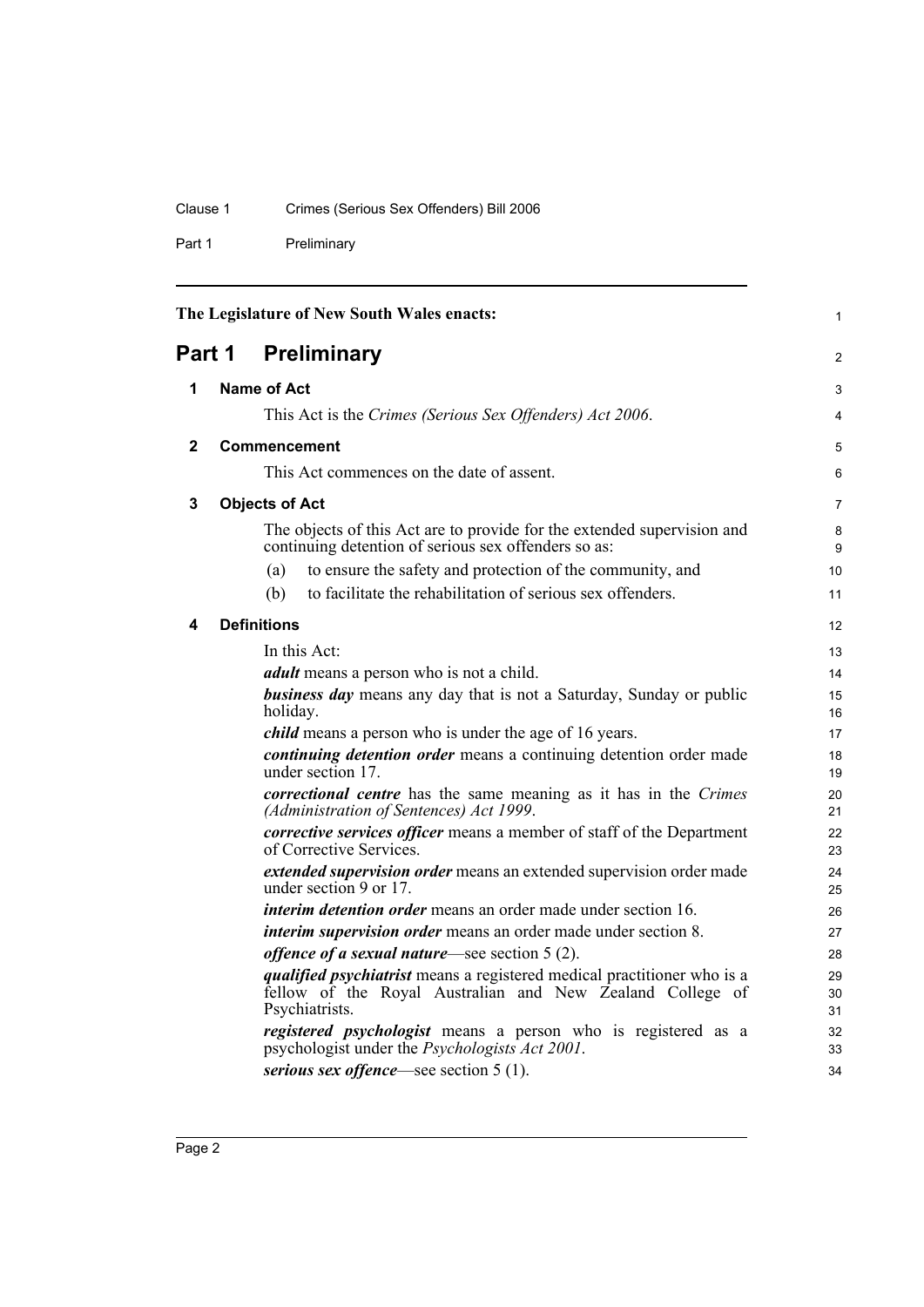Crimes (Serious Sex Offenders) Bill 2006 Clause 5

<span id="page-8-0"></span>

|   |     | child. | case requires. | sex offender and offender mean a person who has at any time been<br>sentenced to imprisonment following his or her conviction of a serious<br>sex offence, other than an offence committed while the person was a<br>supporting documentation, in relation to proceedings under Part 2 or 3,<br>means the documentation referred to in section $6(3)$ or 14 (3), as the | 1<br>$\overline{\mathbf{c}}$<br>3<br>4<br>5<br>6<br>7 |
|---|-----|--------|----------------|-------------------------------------------------------------------------------------------------------------------------------------------------------------------------------------------------------------------------------------------------------------------------------------------------------------------------------------------------------------------------|-------------------------------------------------------|
| 5 |     |        |                | Definitions of "serious sex offence" and "offence of a sexual nature"                                                                                                                                                                                                                                                                                                   | 8                                                     |
|   | (1) |        |                | For the purposes of this Act, a <b>serious sex offence</b> means any of the<br>following offences:                                                                                                                                                                                                                                                                      | 9<br>10                                               |
|   |     | (a)    | where:         | an offence under Division 10 of Part 3 of the Crimes Act 1900,                                                                                                                                                                                                                                                                                                          | 11<br>12                                              |
|   |     |        | (i)            | in the case of an offence against an adult or a child, the<br>offence is punishable by imprisonment for 7 years or more,<br>and                                                                                                                                                                                                                                         | 13<br>14<br>15                                        |
|   |     |        | (ii)           | in the case of an offence against an adult, the offence is<br>committed in circumstances of aggravation (within the<br>meaning of the provision under which the offence arises),                                                                                                                                                                                        | 16<br>17<br>18                                        |
|   |     | (b)    |                | an offence under section 38, 111, 112 or 113 of the Crimes Act<br>1900 that has been committed with intent to commit an offence<br>under Division 10 of Part 3 of the Crimes Act 1900, where the<br>offence intended to be committed is punishable by imprisonment<br>for 7 years or more,                                                                              | 19<br>20<br>21<br>22<br>23                            |
|   |     |        | and includes:  |                                                                                                                                                                                                                                                                                                                                                                         | 24                                                    |
|   |     | (c)    |                | an offence committed elsewhere than in New South Wales that,<br>if committed in New South Wales, would be a serious sex offence<br>for the purposes of this Act, and                                                                                                                                                                                                    | 25<br>26<br>27                                        |
|   |     | (d)    |                | any other offence that, at the time it was committed, was a serious<br>sex offence for the purposes of this Act.                                                                                                                                                                                                                                                        | 28<br>29                                              |
|   | (2) |        |                | For the purposes of this Act, an <i>offence of a sexual nature</i> means any<br>of the following offences:                                                                                                                                                                                                                                                              | 30<br>31                                              |
|   |     | (a)    |                | an offence under Division 10 of Part 3 of the Crimes Act 1900,                                                                                                                                                                                                                                                                                                          | 32                                                    |
|   |     | (b)    |                | an offence under section 38, 111, 112 or 113 of the Crimes Act<br>1900 that has been committed with intent to commit an offence<br>referred to in paragraph (a),                                                                                                                                                                                                        | 33<br>34<br>35                                        |
|   |     | (c)    |                | an offence under Division 15 of Part 3 of the Crimes Act 1900,                                                                                                                                                                                                                                                                                                          | 36                                                    |
|   |     | (d)    |                | an offence under section 11G of the Summary Offences Act 1988,                                                                                                                                                                                                                                                                                                          | 37                                                    |
|   |     | (e)    |                | an offence under section 21G or 21H of the Summary Offences<br>Act 1988 in relation to the filming of a child,                                                                                                                                                                                                                                                          | 38<br>39                                              |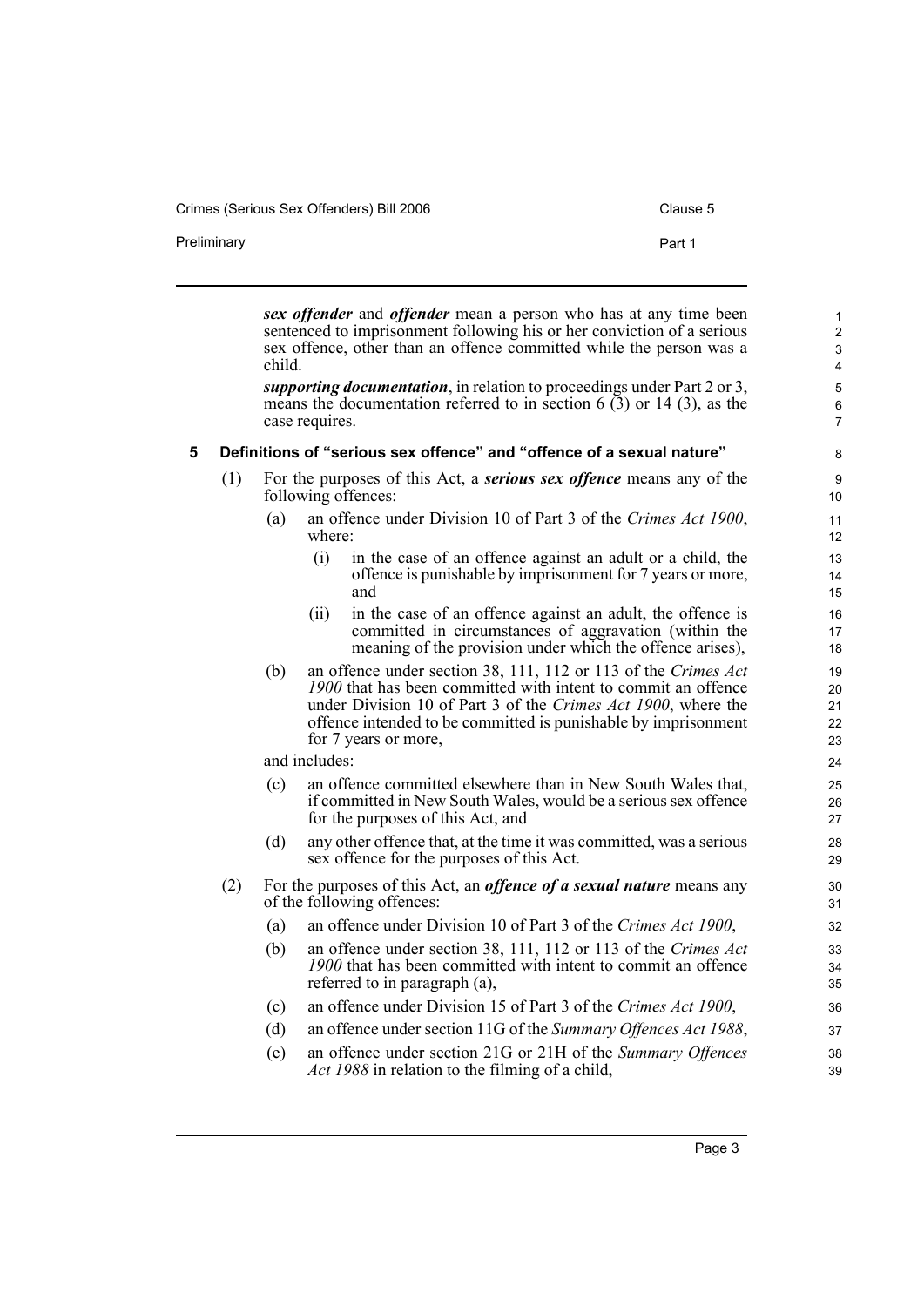### Clause 5 Crimes (Serious Sex Offenders) Bill 2006

Part 1 Preliminary

| (f)               | an offence under section 17 or 18 of the Child Protection<br>(Offenders Registration) Act 2000,                                                                              | $\mathbf 1$<br>$\mathcal{P}$ |
|-------------------|------------------------------------------------------------------------------------------------------------------------------------------------------------------------------|------------------------------|
| (g)               | an offence under section 13 of the Child Protection (Offenders<br>Prohibition Orders) Act 2004,                                                                              | 3<br>$\overline{a}$          |
| (h)               | an offence under section 12 of this Act,                                                                                                                                     | 5                            |
|                   | and includes:                                                                                                                                                                | 6                            |
| $\left( 1\right)$ | an offence committed elsewhere than in New South Wales that,<br>if committed in New South Wales, would be an offence of a<br>sexual nature for the purposes of this Act, and | 7<br>8<br>9                  |
| (1)               | any other offence that, at the time it was committed, was an<br>offence of a sexual nature for the purposes of this Act.                                                     | 10<br>11                     |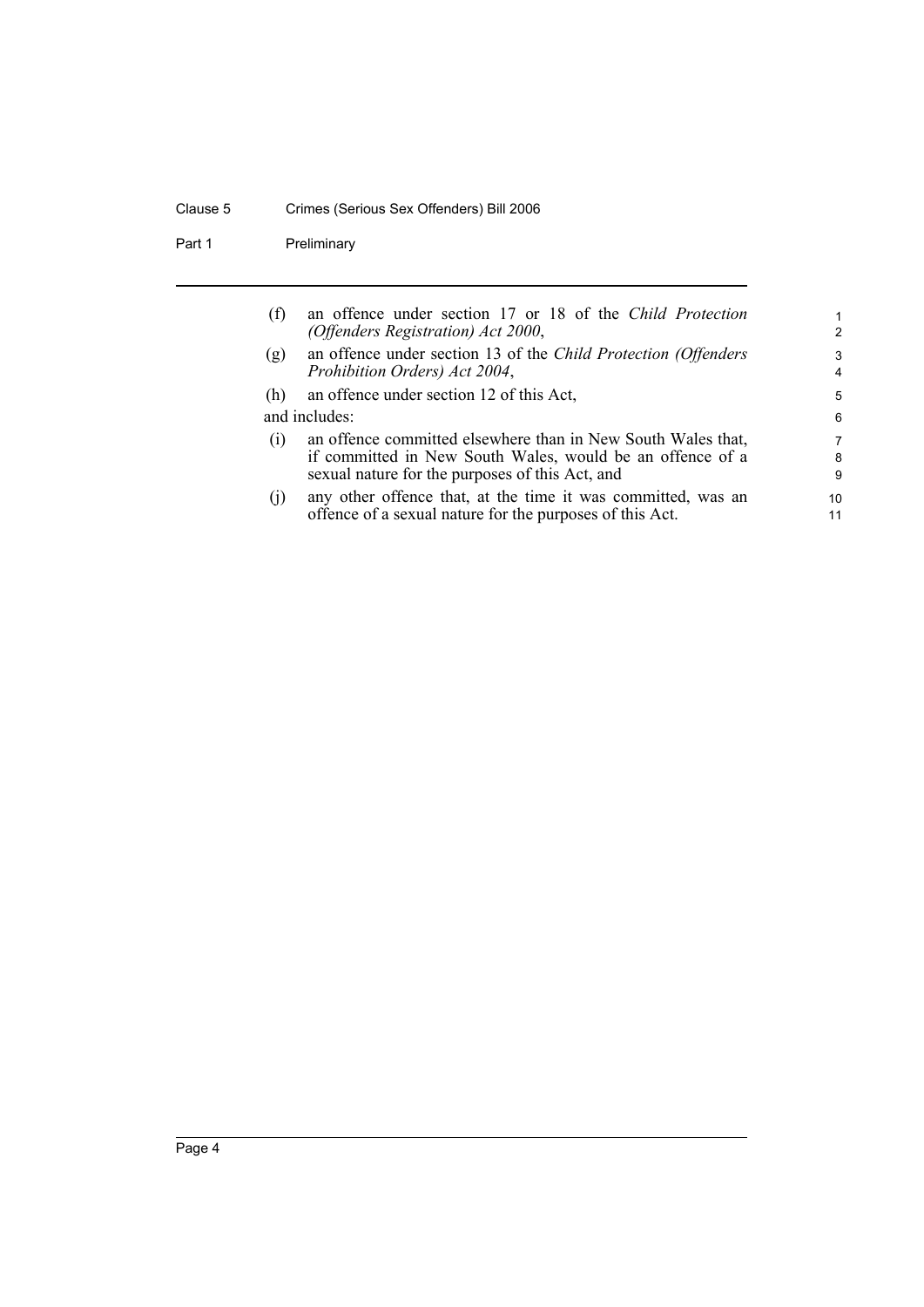Crimes (Serious Sex Offenders) Bill 2006 Clause 6

Extended supervision orders **Part 2** 

<span id="page-10-2"></span><span id="page-10-1"></span><span id="page-10-0"></span>

| Part 2 |     | <b>Extended supervision orders</b>         |                                                                                                                                                                                                                           | 1                          |
|--------|-----|--------------------------------------------|---------------------------------------------------------------------------------------------------------------------------------------------------------------------------------------------------------------------------|----------------------------|
| 6      |     | Application for extended supervision order |                                                                                                                                                                                                                           |                            |
|        | (1) | made, is in custody or under supervision:  | The Attorney General may apply to the Supreme Court for an extended<br>supervision order against a sex offender who, when the application is                                                                              | 3<br>4<br>5                |
|        |     | (a)                                        | while serving a sentence of imprisonment:                                                                                                                                                                                 | 6                          |
|        |     | (i)                                        | for a serious sex offence, or                                                                                                                                                                                             | 7                          |
|        |     | (ii)                                       | for an offence of a sexual nature,                                                                                                                                                                                        | 8                          |
|        |     | release on parole, or                      | whether the sentence is being served by way of full-time, periodic<br>or home detention and whether the offender is in custody or on                                                                                      | 9<br>10 <sup>°</sup><br>11 |
|        |     | (b)<br>detention order,                    | pursuant to an existing extended supervision order or continuing                                                                                                                                                          | 12<br>13                   |
|        |     |                                            | referred to in this Part as his or her <i>current custody or supervision</i> .                                                                                                                                            | 14                         |
|        | (2) | current custody or supervision.            | An application may not be made until the last 6 months of the offender's                                                                                                                                                  | 15<br>16                   |
|        | (3) |                                            | An application must be supported by documentation:                                                                                                                                                                        | 17                         |
|        |     | (a)                                        | that addresses each of the matters referred to in section $9(3)$ , and                                                                                                                                                    | 18                         |
|        |     | (b)<br>serious sex offence.                | that includes a report (prepared by a qualified psychiatrist,<br>registered psychologist or registered medical practitioner) that<br>assesses the likelihood of the offender committing a further                         | 19<br>20<br>21<br>22       |
|        | (4) |                                            | An application may indicate the kinds of conditions that the Attorney<br>General would consider appropriate for inclusion under section 11 in<br>the event that an extended supervision order is made.                    | 23<br>24<br>25             |
| 7      |     | <b>Pre-trial procedures</b>                |                                                                                                                                                                                                                           | 26                         |
|        | (1) | Court may allow.                           | An application for an extended supervision order must be served on the<br>sex offender concerned within 2 business days after the application is<br>filed in the Supreme Court or within such further time as the Supreme | 27<br>28<br>29<br>30       |
|        | (2) |                                            | The Attorney General must disclose to the offender such documents,<br>reports and other information as are relevant to the proceedings on the<br>application (whether or not intended to be tendered in evidence):        | 31<br>32<br>33             |
|        |     | (a)                                        | in the case of anything that is available when the application is<br>made, as soon as practicable after the application is made, and                                                                                      | 34<br>35                   |
|        |     | (b)                                        | in the case of anything that subsequently becomes available, as<br>soon as practicable after it becomes available.                                                                                                        | 36<br>37                   |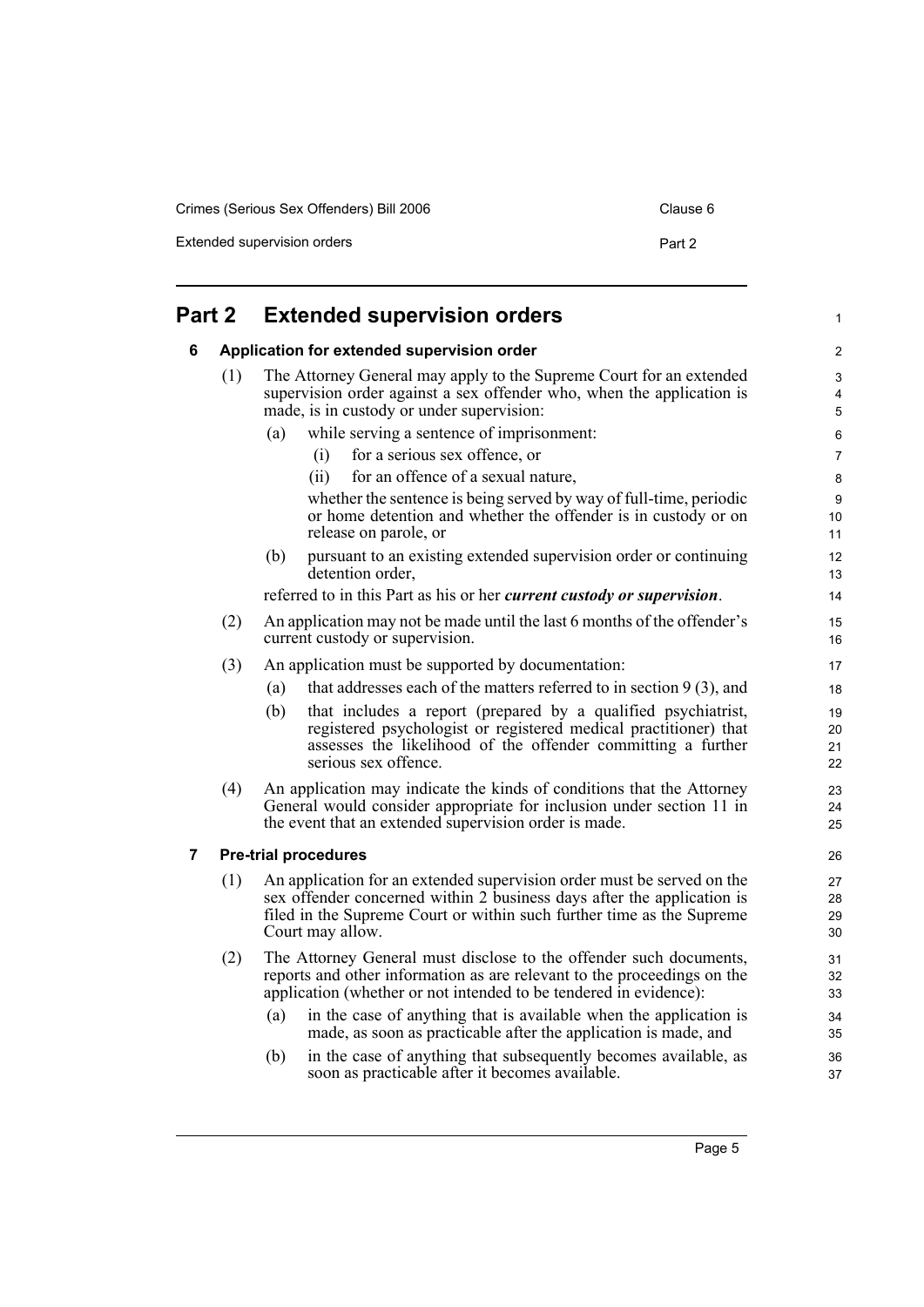#### Clause 8 Crimes (Serious Sex Offenders) Bill 2006

Part 2 Extended supervision orders

| (3) | A preliminary hearing into the application is to be conducted by the |
|-----|----------------------------------------------------------------------|
|     | Supreme Court within 28 days after the application is filed in the   |
|     | Supreme Court or within such further time as the Supreme Court may   |
|     | allow.                                                               |

- (4) If, following the preliminary hearing, it is satisfied that the matters alleged in the supporting documentation would, if proved, justify the making of an extended supervision order, the Supreme Court must make orders:
	- (a) appointing 2 qualified psychiatrists to conduct separate psychiatric examinations of the offender and to furnish reports to the Supreme Court on the results of those examinations, and
	- (b) directing the offender to attend those examinations.
- (5) If, following the preliminary hearing, it is not satisfied that the matters alleged in the supporting documentation would, if proved, justify the making of an extended supervision order, the Supreme Court must dismiss the application.

#### <span id="page-11-0"></span>**8 Interim supervision orders**

- (1) If, in proceedings on an application for an extended supervision order, it appears to the Supreme Court:
	- (a) that the offender's current custody or supervision will expire before the proceedings are determined, and
	- (b) that the matters alleged in the supporting documentation would, if proved, justify the making of an extended supervision order,

the Supreme Court may make an order for the interim supervision of the offender.

- (2) An order under this section commences on the day fixed in the order in that regard (or, if no such day is fixed, as soon as it is made) and expires at the end of such period (not exceeding 28 days from the day on which it commences) as is specified in the order.
- (3) An order under this section may be renewed from time to time, but not so as to provide for the supervision of the offender under such an order for periods totalling more than 3 months.

### <span id="page-11-1"></span>**9 Determination of application for extended supervision order**

- (1) The Supreme Court may determine an application for an extended supervision order:
	- (a) by making an extended supervision order, or
	- (b) by dismissing the application.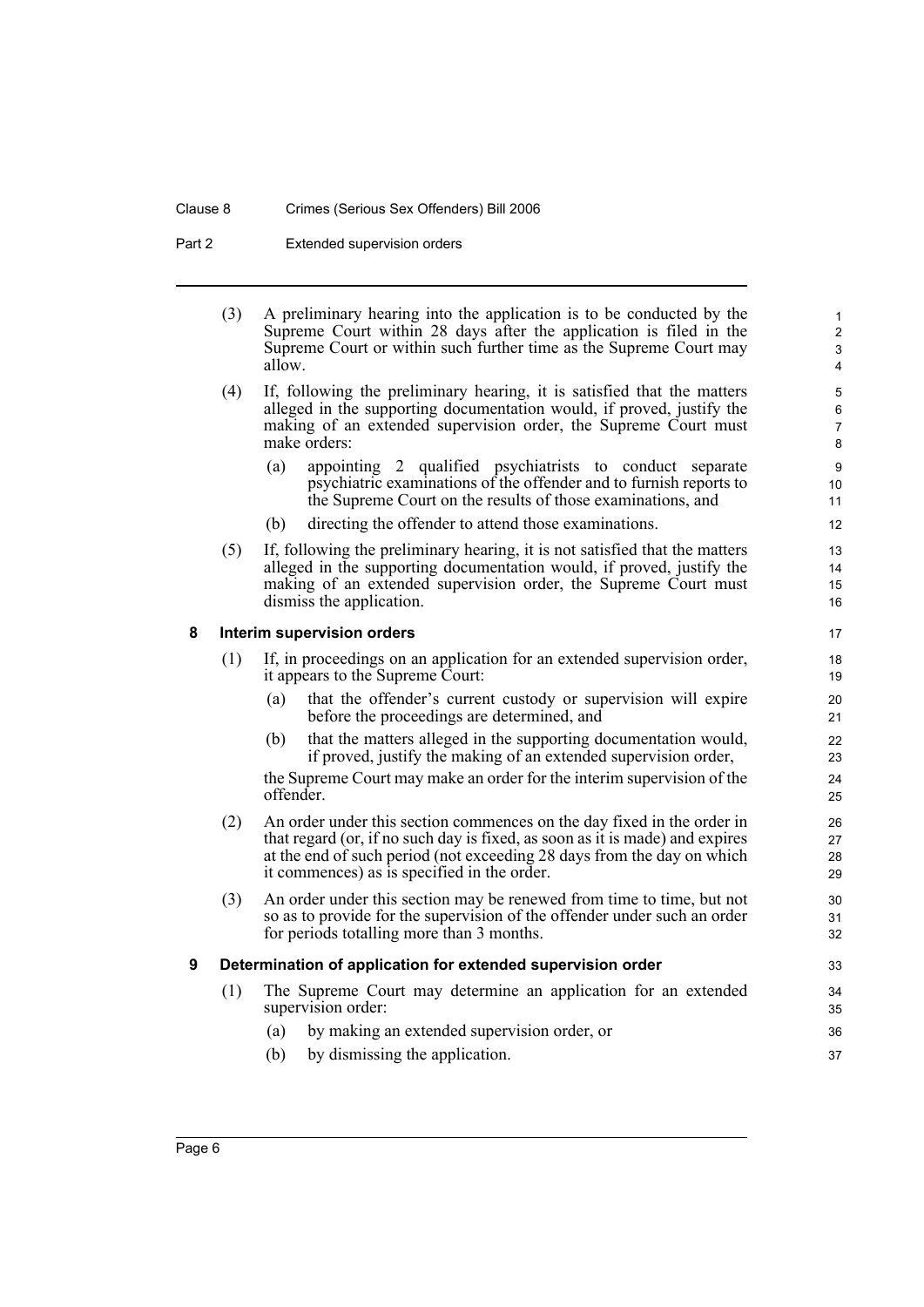| Extended supervision orders | Part 2 |
|-----------------------------|--------|
|                             |        |

- (2) An extended supervision order may be made if and only if the Supreme Court is satisfied to a high degree of probability that the offender is likely to commit a further serious sex offence if he or she is not kept under supervision.
- (3) In determining whether or not to make an extended supervision order, the Supreme Court must have regard to the following matters in addition to any other matter it considers relevant:
	- (a) the safety of the community,
	- (b) the reports received from the psychiatrists appointed under section 7 (4) to conduct psychiatric examinations of the offender, and the level of the offender's participation in any such examination,
	- (c) the results of any other assessment prepared by a qualified psychiatrist, registered psychologist or registered medical practitioner as to the likelihood of the offender committing a further serious sex offence, the willingness of the offender to participate in any such assessment, and the level of the offender's participation in any such assessment,
	- (d) the results of any statistical or other assessment as to the likelihood of persons with histories and characteristics similar to those of the offender committing a further serious sex offence,
	- (e) any treatment or rehabilitation programs in which the offender has had an opportunity to participate, the willingness of the offender to participate in any such programs, and the level of the offender's participation in any such programs,
	- (f) the level of the offender's compliance with any obligations to which he or she is or has been subject while on release on parole or while subject to an earlier extended supervision order,
	- (g) the level of the offender's compliance with any obligations to which he or she is or has been subject under the *Child Protection (Offenders Registration) Act 2000* or the *Child Protection (Offenders Prohibition Orders) Act 2004*,
	- (h) the offender's criminal history (including prior convictions and findings of guilt in respect of offences committed in New South Wales or elsewhere), and any pattern of offending behaviour disclosed by that history,
	- (i) any other information that is available as to the likelihood that the offender will in future commit offences of a sexual nature.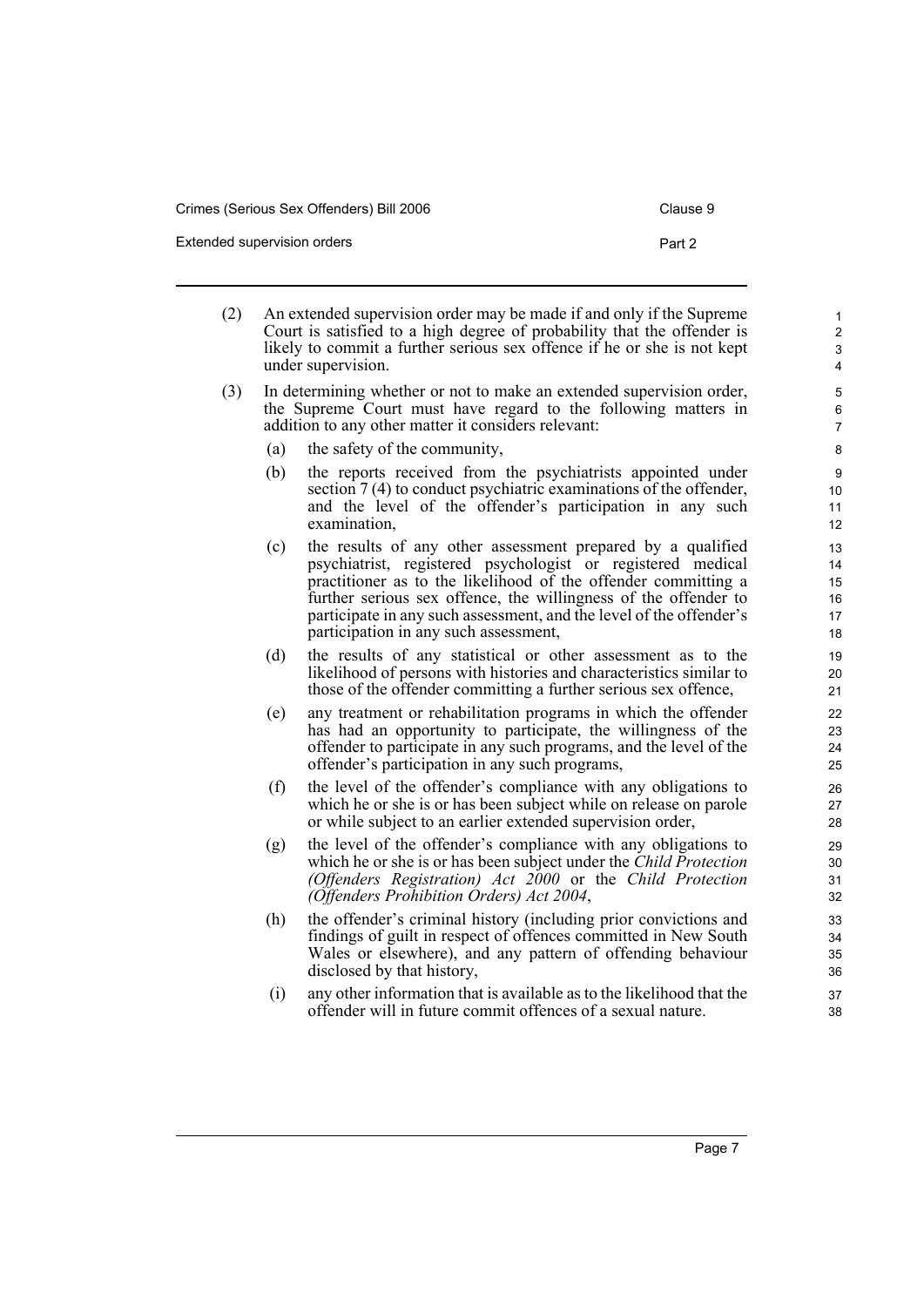### Clause 10 Crimes (Serious Sex Offenders) Bill 2006

Part 2 **Extended supervision orders** 

## <span id="page-13-0"></span>**10 Term of extended supervision order**

<span id="page-13-2"></span><span id="page-13-1"></span>

| 10 |     |           | Term of extended supervision order                                                                                                                                                                                                          | 1                              |
|----|-----|-----------|---------------------------------------------------------------------------------------------------------------------------------------------------------------------------------------------------------------------------------------------|--------------------------------|
|    | (1) |           | An extended supervision order:                                                                                                                                                                                                              | $\overline{2}$                 |
|    |     | (a)       | commences when it is made, or when the offender's current<br>custody or supervision expires, whichever is the later, and                                                                                                                    | 3<br>4                         |
|    |     | (b)       | expires at the end of such period (not exceeding 5 years from the<br>day on which it commences) as is specified in the order.                                                                                                               | 5<br>6                         |
|    | (2) |           | An offender's obligations under an extended supervision order are<br>suspended while the offender is in lawful custody, whether under this or<br>any other Act or law, but that suspension does not affect the expiry date<br>of the order. | $\overline{7}$<br>8<br>9<br>10 |
|    | (3) | offender. | Nothing in this section prevents the Supreme Court from making a<br>second or subsequent extended supervision order against the same                                                                                                        | 11<br>12<br>13                 |
| 11 |     |           | Conditions that may be imposed on supervision order                                                                                                                                                                                         | 14                             |
|    |     |           | An extended supervision order or interim supervision order may direct<br>an offender to comply with such conditions as the Supreme Court<br>considers appropriate, including (but not limited to) directions requiring<br>the offender:     | 15<br>16<br>17<br>18           |
|    |     | (a)       | to accept home visits by a corrective services officer, or                                                                                                                                                                                  | 19                             |
|    |     | (b)       | to make periodic reports to a corrective services officer, or                                                                                                                                                                               | 20                             |
|    |     | (c)       | to notify a corrective services officer of any change in his or her<br>address, or                                                                                                                                                          | 21<br>22                       |
|    |     | (d)       | to participate in treatment and rehabilitation programs, or                                                                                                                                                                                 | 23                             |
|    |     | (e)       | to wear electronic monitoring equipment, or                                                                                                                                                                                                 | 24                             |
|    |     | (f)       | not to reside in or resort to specified locations or classes of<br>locations, or                                                                                                                                                            | 25<br>26                       |
|    |     | (g)       | not to associate or make contact with specified persons or classes<br>of persons, or                                                                                                                                                        | 27<br>28                       |
|    |     | (h)       | not to engage in specified conduct or classes of conduct, or                                                                                                                                                                                | 29                             |
|    |     | (i)       | not to engage in specified employment or classes of employment,<br><sub>or</sub>                                                                                                                                                            | 30<br>31                       |
|    |     | (i)       | not to change his or her name.                                                                                                                                                                                                              | 32                             |
| 12 |     |           | <b>Breach of supervision order</b>                                                                                                                                                                                                          | 33                             |
|    |     |           | A person who fails to comply with the requirements of an extended<br>supervision order or interim supervision order is guilty of an offence.<br>Maximum penalty: 100 penalty units or imprisonment for 2 years, or                          | 34<br>35<br>36                 |
|    |     | both.     |                                                                                                                                                                                                                                             | 37                             |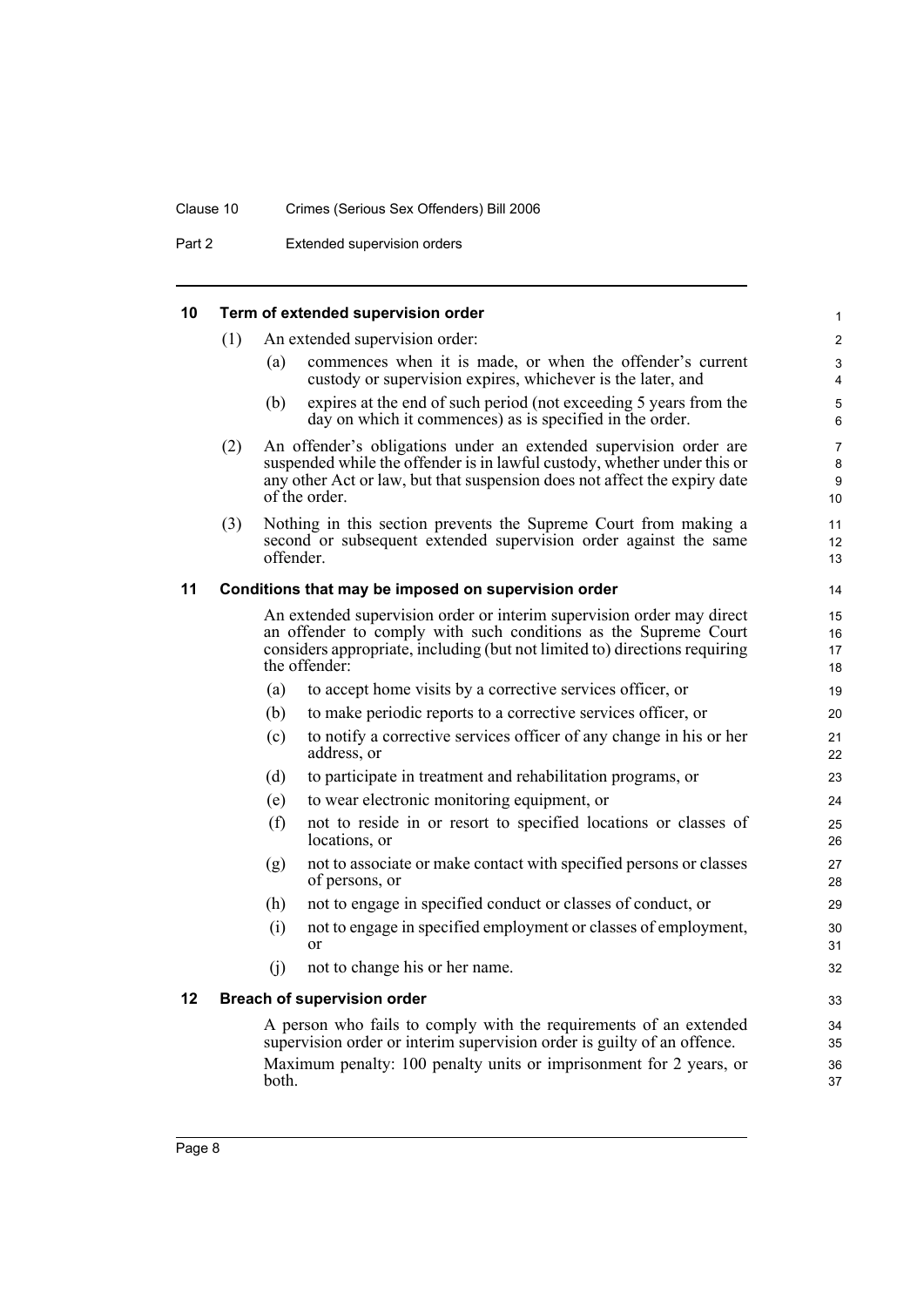| Crimes (Serious Sex Offenders) Bill 2006 | Clause 13 |
|------------------------------------------|-----------|
| Extended supervision orders              | Part 2    |

#### <span id="page-14-0"></span>**13 Supervision order may be varied or revoked**

- (1) The Supreme Court may at any time vary or revoke an extended supervision order or interim supervision order on the application of the Attorney General or the offender.
- (2) For the purpose of ascertaining whether to make such an application in relation to an extended supervision order, the Commissioner of Corrective Services must provide the Attorney General with a report on the offender at intervals of not more than 12 months.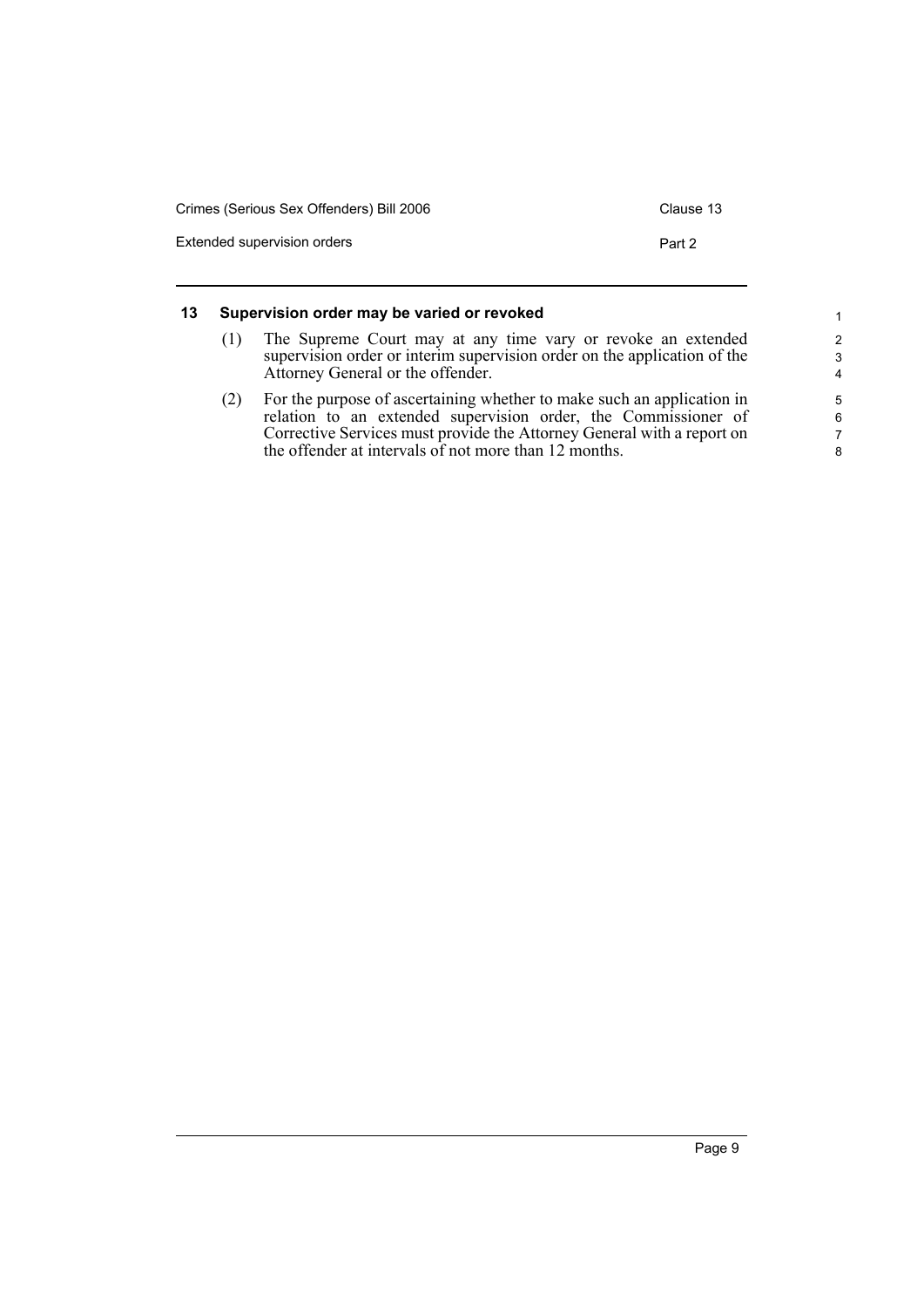Part 3 Continuing detention orders

<span id="page-15-2"></span><span id="page-15-1"></span><span id="page-15-0"></span>

| Part 3 |                             | <b>Continuing detention orders</b>                                                                                                                                                                                                           |                      |  |
|--------|-----------------------------|----------------------------------------------------------------------------------------------------------------------------------------------------------------------------------------------------------------------------------------------|----------------------|--|
| 14     |                             | Application for continuing detention order                                                                                                                                                                                                   |                      |  |
|        | (1)                         | The Attorney General may apply to the Supreme Court for a continuing<br>detention order against a sex offender who, when the application is<br>made, is in custody in a correctional centre:                                                 | 3<br>4<br>5          |  |
|        |                             | while serving a sentence of imprisonment by way of full-time<br>(a)<br>detention:                                                                                                                                                            | 6<br>$\overline{7}$  |  |
|        |                             | (i)<br>for a serious sex offence, or                                                                                                                                                                                                         | $\bf 8$              |  |
|        |                             | for an offence of a sexual nature, or<br>(ii)                                                                                                                                                                                                | 9                    |  |
|        |                             | pursuant to an existing continuing detention order,<br>(b)                                                                                                                                                                                   | 10                   |  |
|        |                             | referred to in this Part as his or her <i>current custody</i> .                                                                                                                                                                              | 11                   |  |
|        | (2)                         | An application may not be made until the last 6 months of the offender's<br>current custody.                                                                                                                                                 | 12<br>13             |  |
|        | (3)                         | An application must be supported by documentation:                                                                                                                                                                                           | 14                   |  |
|        |                             | that addresses each of the matters referred to in section $17(4)$ ,<br>(a)<br>and                                                                                                                                                            | 15<br>16             |  |
|        |                             | that includes a report (prepared by a qualified psychiatrist,<br>(b)<br>registered psychologist or registered medical practitioner) that<br>assesses the likelihood of the offender committing a further<br>serious sex offence.             | 17<br>18<br>19<br>20 |  |
|        | (4)                         | An application may indicate the kinds of conditions that the Attorney<br>General would consider appropriate for inclusion under section 11 in<br>the event that an extended supervision order is made.                                       | 21<br>22<br>23       |  |
| 15     | <b>Pre-trial procedures</b> |                                                                                                                                                                                                                                              |                      |  |
|        | (1)                         | An application for a continuing detention order must be served on the<br>sex offender concerned within 2 business days after the application is<br>filed in the Supreme Court or within such further time as the Supreme<br>Court may allow. | 25<br>26<br>27<br>28 |  |
|        | (2)                         | The Attorney General must disclose to the offender such documents,<br>reports and other information as are relevant to the proceedings on the<br>application (whether or not intended to be tendered in evidence):                           | 29<br>30<br>31       |  |
|        |                             | in the case of anything that is available when the application is<br>(a)<br>made, as soon as practicable after the application is made, and                                                                                                  | 32<br>33             |  |
|        |                             | in the case of anything that subsequently becomes available, as<br>(b)<br>soon as practicable after it becomes available.                                                                                                                    | 34<br>35             |  |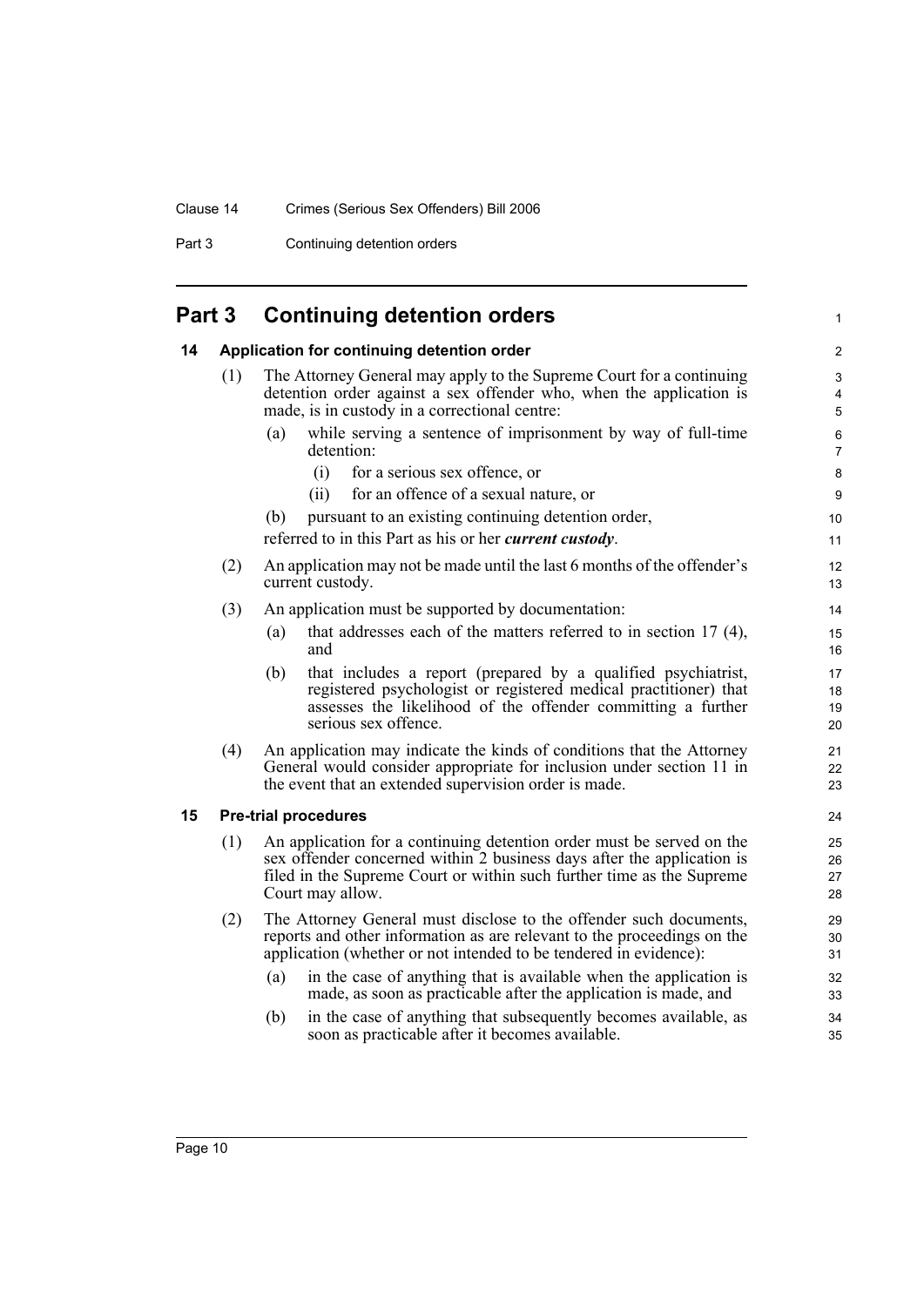- (3) A preliminary hearing into the application is to be conducted by the Supreme Court within 28 days after the application is filed in the Supreme Court or within such further time as the Supreme Court may allow.
- (4) If, following the preliminary hearing, it is satisfied that the matters alleged in the supporting documentation would, if proved, justify the making of a continuing detention order or extended supervision order, the Supreme Court must make orders:
	- (a) appointing 2 qualified psychiatrists to conduct separate psychiatric examinations of the offender and to furnish reports to the Supreme Court on the results of those examinations, and
	- (b) directing the offender to attend those examinations.
- (5) If, following the preliminary hearing, it is not satisfied that the matters alleged in the supporting documentation would, if proved, justify the making of a continuing detention order or extended supervision order, the Supreme Court must dismiss the application.

#### <span id="page-16-0"></span>**16 Interim detention orders**

- (1) If, in proceedings on an application for a continuing detention order, it appears to the Supreme Court:
	- (a) that the offender's current custody will expire before the proceedings are determined, and
	- (b) that the matters alleged in the supporting documentation would, if proved, justify the making of a continuing detention order or extended supervision order,

the Supreme Court may make an order for the interim detention of the offender.

- (2) An order under this section commences on the day fixed in the order in that regard (or, if no such day is fixed, as soon as it is made) and expires at the end of such period (not exceeding 28 days from the day on which it commences) as is specified in the order.
- (3) An order under this section may be renewed from time to time, but not so as to provide for the detention of the offender under such an order for periods totalling more than 3 months.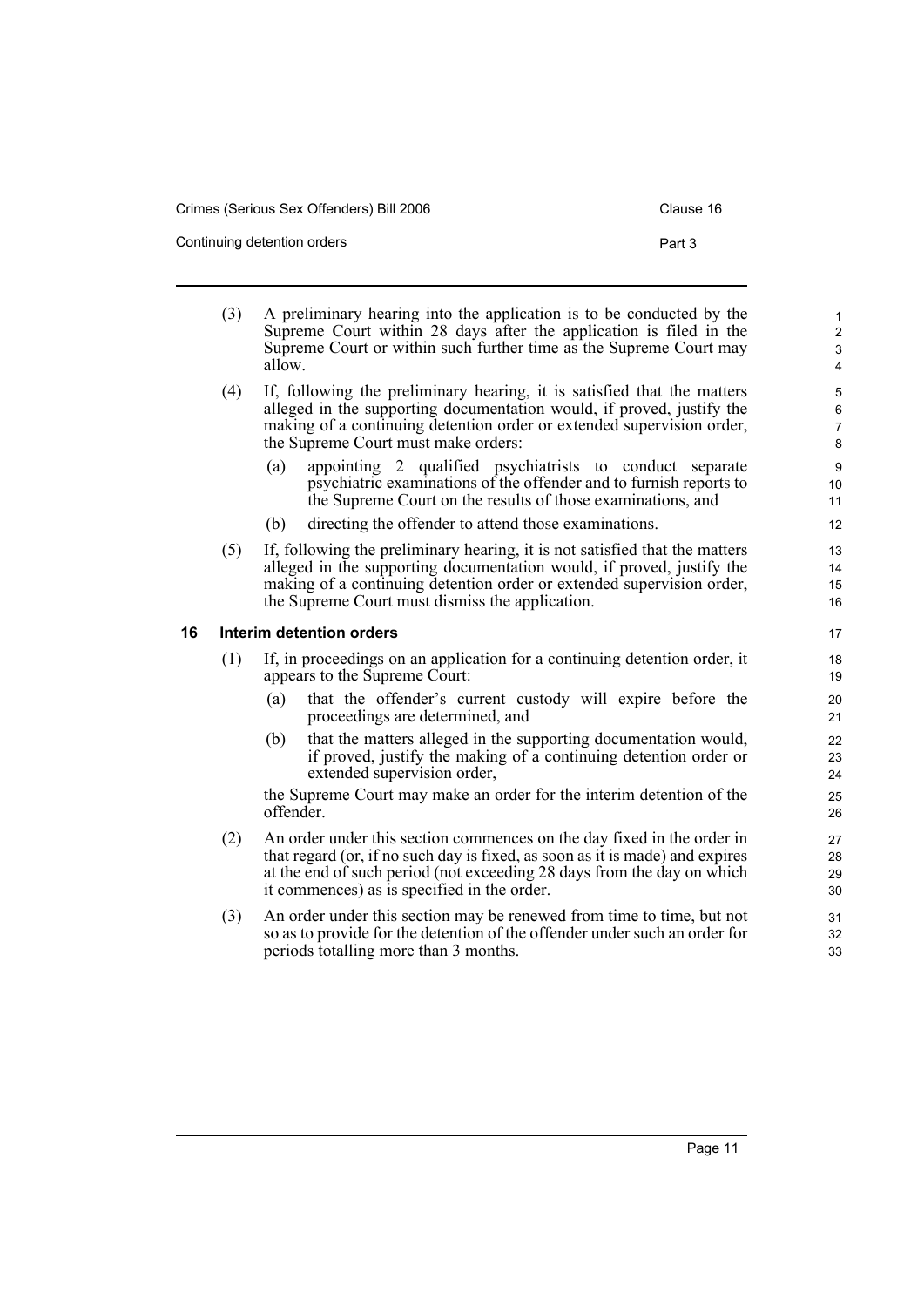#### Clause 17 Crimes (Serious Sex Offenders) Bill 2006

Part 3 Continuing detention orders

#### <span id="page-17-0"></span>**17 Determination of application for continuing detention order**

(1) The Supreme Court may determine an application for a continuing detention order:

- (a) by making an extended supervision order, or
- (b) by making a continuing detention order, or
- (c) by dismissing the application.
- (2) An extended supervision order may be made if and only if the Supreme Court is satisfied to a high degree of probability that the offender is likely to commit a further serious sex offence if he or she is not kept under supervision.
- (3) A continuing detention order may be made if and only if the Supreme Court is satisfied to a high degree of probability that the offender is likely to commit a further serious sex offence if he or she is not kept under supervision and that adequate supervision will not be provided by an extended supervision order.
- (4) In determining whether or not to make a continuing detention order or extended supervision order, the Supreme Court must have regard to the following matters in addition to any other matter it considers relevant:
	- (a) the safety of the community,
	- (b) the reports received from the psychiatrists appointed under section 15 (4) to conduct psychiatric examinations of the offender, and the level of the offender's participation in any such examination,
	- (c) the results of any other assessment prepared by a qualified psychiatrist, registered psychologist or registered medical practitioner as to the likelihood of the offender committing a further serious sex offence, the willingness of the offender to participate in any such assessment, and the level of the offender's participation in any such assessment,
	- (d) the results of any statistical or other assessment as to the likelihood of persons with histories and characteristics similar to those of the offender committing a further serious sex offence,
	- (e) any treatment or rehabilitation programs in which the offender has had an opportunity to participate, the willingness of the offender to participate in any such programs, and the level of the offender's participation in any such programs,
	- (f) the level of the offender's compliance with any obligations to which he or she is or has been subject while on release on parole or while subject to an earlier extended supervision order,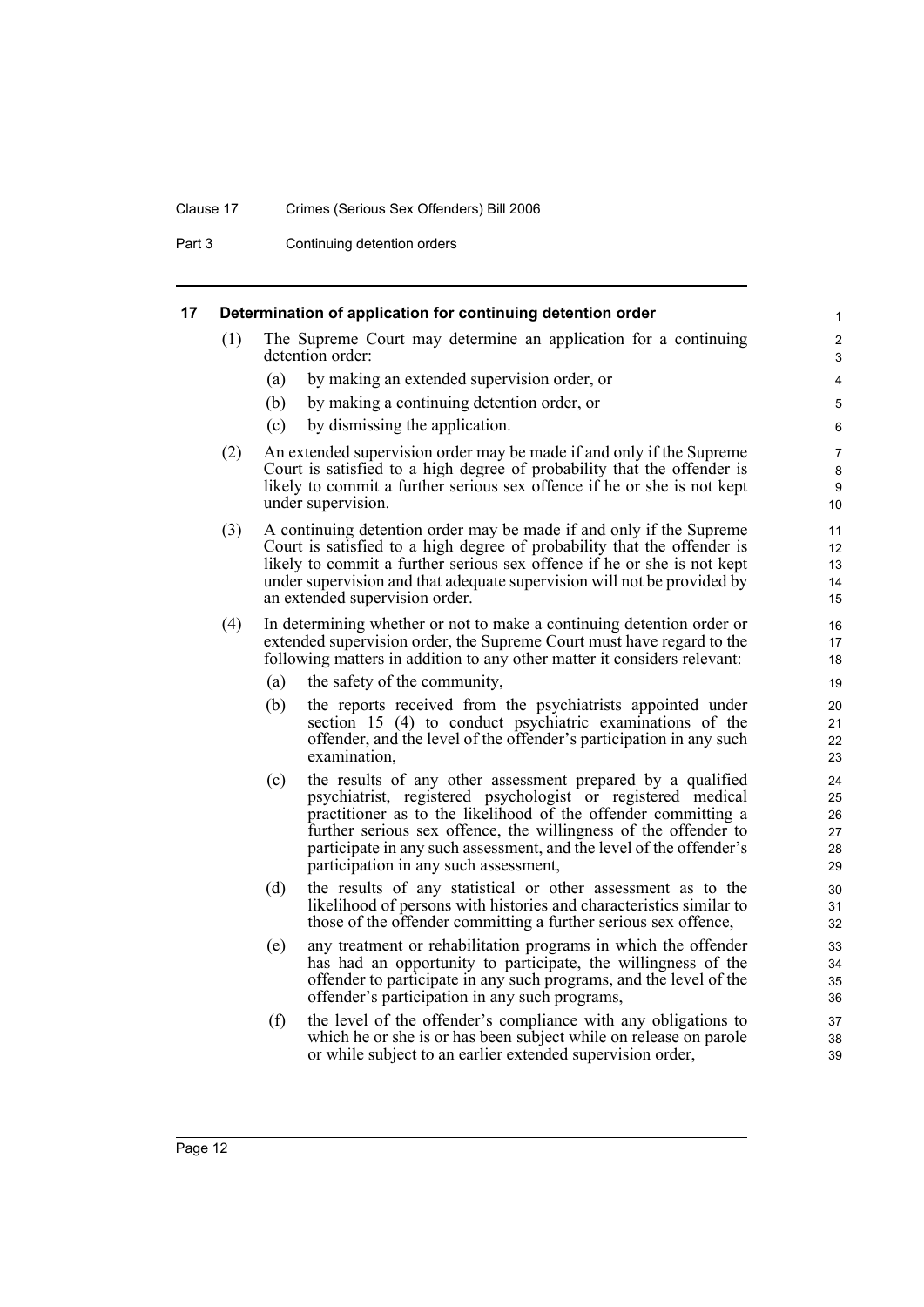Continuing detention orders example of the continuing detention orders and the continuing  $P$ art 3

| Clause 18 |  |
|-----------|--|
|-----------|--|

<span id="page-18-2"></span><span id="page-18-1"></span><span id="page-18-0"></span>

|    |     | (g)       | the level of the offender's compliance with any obligations to<br>which he or she is or has been subject under the Child Protection<br>(Offenders Registration) Act 2000 or the Child Protection<br>(Offenders Prohibition Orders) Act 2004,                               | 1<br>$\boldsymbol{2}$<br>3<br>$\overline{\mathbf{4}}$ |
|----|-----|-----------|----------------------------------------------------------------------------------------------------------------------------------------------------------------------------------------------------------------------------------------------------------------------------|-------------------------------------------------------|
|    |     | (h)       | the offender's criminal history (including prior convictions and<br>findings of guilt in respect of offences committed in New South<br>Wales or elsewhere), and any pattern of offending behaviour<br>disclosed by that history,                                           | $\mathbf 5$<br>6<br>$\overline{7}$<br>8               |
|    |     | (i)       | any other information that is available as to the likelihood that the<br>offender will in future commit offences of a sexual nature.                                                                                                                                       | 9<br>10                                               |
|    | (5) |           | Part 2 applies to an extended supervision order made under this section<br>in the same way as it applies to an extended supervision order made<br>under section 9.                                                                                                         | 11<br>12<br>13                                        |
| 18 |     |           | Term of continuing detention order                                                                                                                                                                                                                                         | 14                                                    |
|    | (1) |           | A continuing detention order:                                                                                                                                                                                                                                              | 15                                                    |
|    |     | (a)       | commences when it is made, or when the offender's current<br>custody expires, whichever is the later, and                                                                                                                                                                  | 16<br>17                                              |
|    |     | (b)       | expires at the end of such period (not exceeding 5 years from the<br>day on which it commences) as is specified in the order.                                                                                                                                              | 18<br>19                                              |
|    | (2) |           | An offender's custody under a continuing detention order is suspended<br>while the offender is in lawful custody under any other Act or law, but<br>that suspension does not affect the expiry date of the order.                                                          | 20<br>21<br>22                                        |
|    | (3) | offender. | Nothing in this section prevents the Supreme Court from making a<br>second or subsequent continuing detention order against the same                                                                                                                                       | 23<br>24<br>25                                        |
| 19 |     |           | Detention order may be varied or revoked                                                                                                                                                                                                                                   | 26                                                    |
|    | (1) |           | The Supreme Court may at any time vary or revoke a continuing<br>detention order or interim detention order on the application of the<br>Attorney General or the offender.                                                                                                 | 27<br>28<br>29                                        |
|    | (2) |           | For the purpose of ascertaining whether to make such an application in<br>relation to a continuing detention order, the Commissioner of<br>Corrective Services must provide the Attorney General with a report on<br>the offender at intervals of not more than 12 months. | 30<br>31<br>32<br>33                                  |
| 20 |     |           | <b>Warrant of committal</b>                                                                                                                                                                                                                                                | 34                                                    |
|    | (1) |           | As soon as practicable after making a continuing detention order or<br>interim detention order against an offender, the Supreme Court must<br>issue a warrant for the committal of the offender to a correctional centre<br>for the period specified in the order.         | 35<br>36<br>37<br>38                                  |
|    |     |           |                                                                                                                                                                                                                                                                            |                                                       |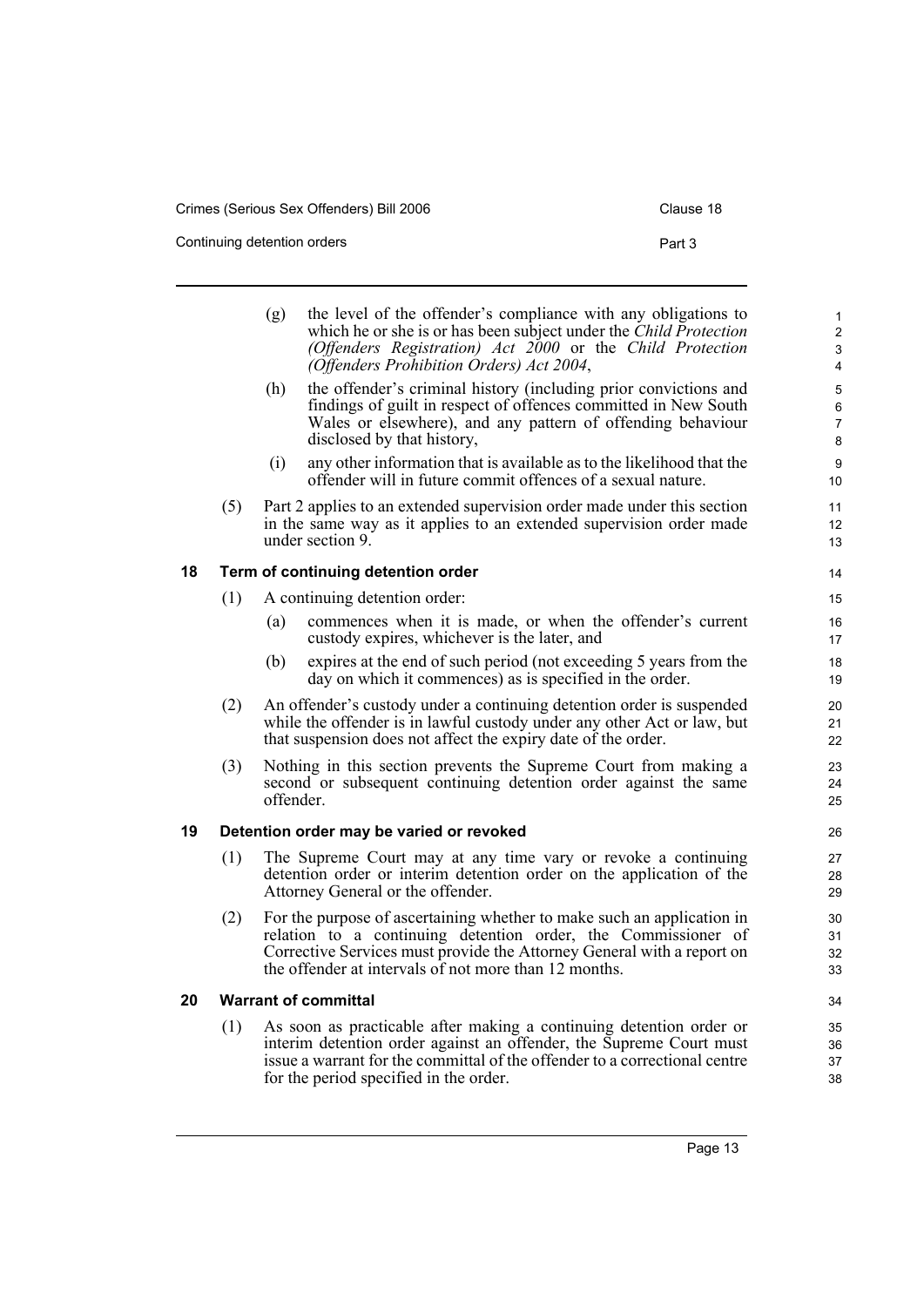## Clause 20 Crimes (Serious Sex Offenders) Bill 2006

Part 3 Continuing detention orders

| (2) | A warrant under this section is sufficient authority: |                                                                                                                                        |                |
|-----|-------------------------------------------------------|----------------------------------------------------------------------------------------------------------------------------------------|----------------|
|     | (a)                                                   | for any police officer to convey the offender to the correctional                                                                      | $\overline{2}$ |
|     |                                                       | centre identified in the warrant, and                                                                                                  | -3             |
|     | (b)                                                   | for the governor of the correctional centre to keep the offender in<br>his or her custody in accordance with the terms of the warrant. | 4<br>-5        |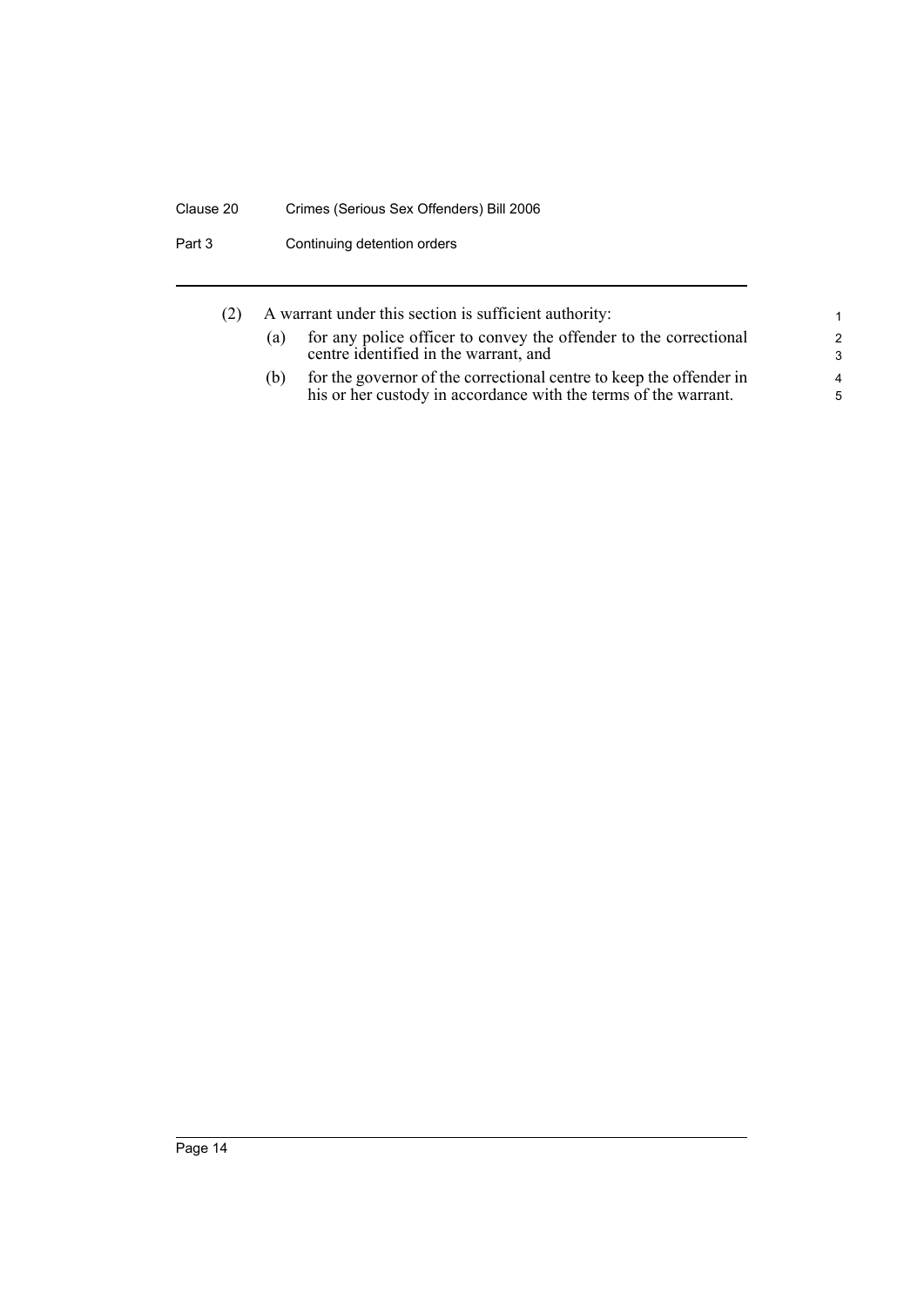Crimes (Serious Sex Offenders) Bill 2006 Clause 21

Supreme Court proceedings **Part 4** 

#### <span id="page-20-4"></span><span id="page-20-3"></span><span id="page-20-2"></span><span id="page-20-1"></span><span id="page-20-0"></span>**Part 4 Supreme Court proceedings 21 Nature of proceedings** Proceedings under this Act (including proceedings on an appeal under this Act) are civil proceedings and, to the extent to which this Act does not provide for their conduct, are to be conducted in accordance with the law (including the rules of evidence) relating to civil proceedings. **22 Right of appeal** (1) An appeal to the Court of Appeal lies from any determination of the Supreme Court to make, or to refuse to make, an extended supervision order or continuing detention order. (2) An appeal may be on a question of law, a question of fact or a question of mixed law and fact. (3) An appeal against the decision of the Supreme Court may be made, as of right, within 28 days after the date on which the decision was made or, by leave, within such further time as the Court of Appeal may allow. (4) The making of an appeal does not stay the operation of an extended supervision order or continuing detention order. (5) This section does not limit any right of appeal that may exist apart from this Act. **23 Costs not to be awarded against offender** An order for costs may not be made against an offender in relation to any proceedings under this Act (including proceedings on an appeal under this Act). **24 Preservation of Supreme Court jurisdiction** Nothing in this Act limits the jurisdiction of the Supreme Court apart from this Act. 1  $\overline{2}$ 3 4 5 6 7 8 9 10 11 12 13 14 15 16 17 18 19 20 21 22 23 24 25 26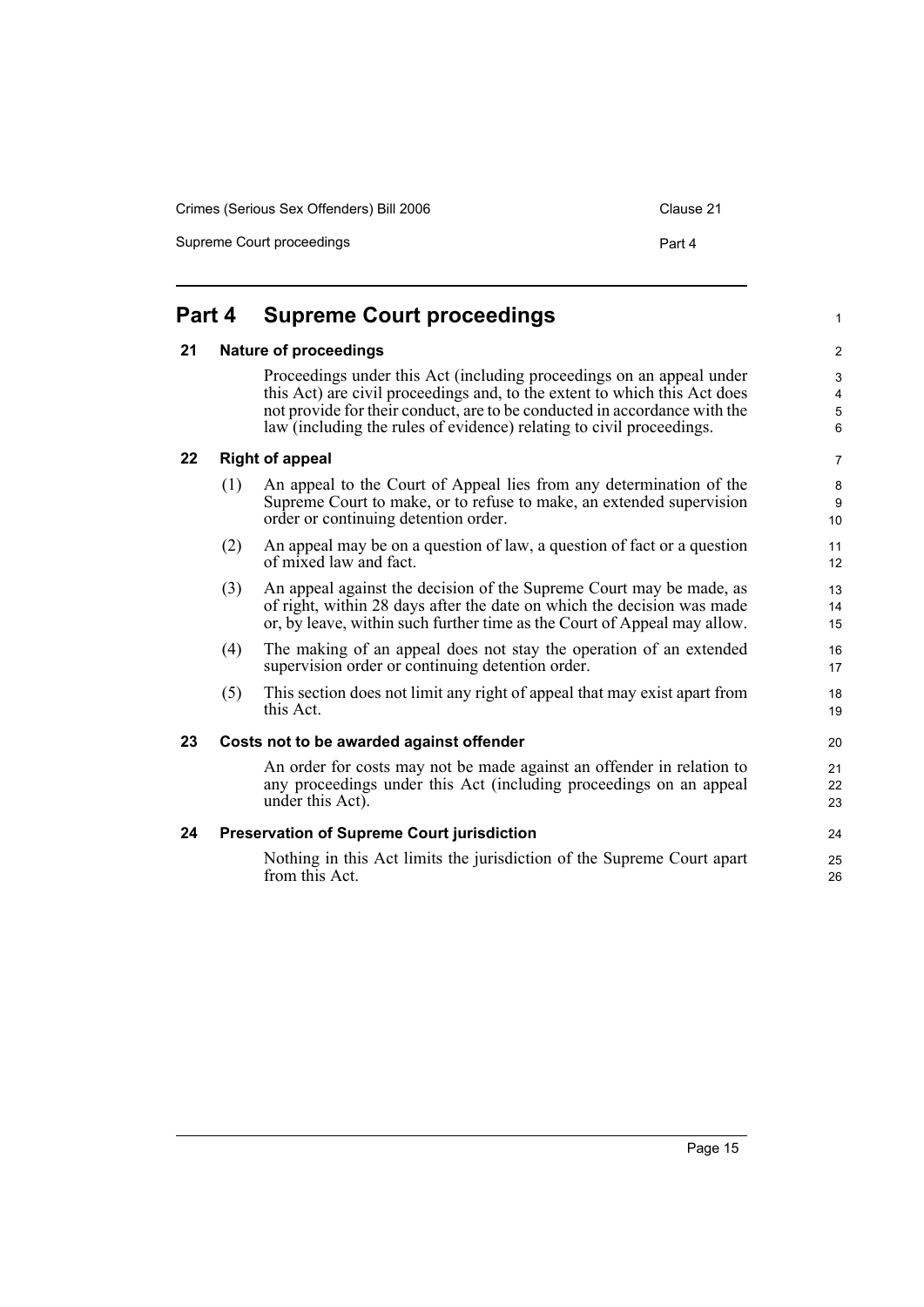#### Clause 25 Crimes (Serious Sex Offenders) Bill 2006

Part 5 Miscellaneous

## <span id="page-21-0"></span>**Part 5 Miscellaneous**

#### <span id="page-21-5"></span><span id="page-21-4"></span><span id="page-21-3"></span><span id="page-21-2"></span><span id="page-21-1"></span>**25 Attorney General may require provision of certain information** (1) The Attorney General may, by order in writing served on any person, require that person to provide to the Attorney General any document, report or other information in that person's possession, or under that person's control, that relates to the behaviour, or physical or mental condition, of any sex offender. (2) A person who fails to comply with the requirements of an order under this section is guilty of an offence. Maximum penalty: 100 penalty units or imprisonment for 2 years, or both. (3) Despite any Act or law to the contrary, any document or report of a kind referred to in subsection (1), or any copy of any such document or report, is admissible in proceedings under this Act. **26 Protection of certain persons from liability** No action lies against any person (including the State) for or in respect of any act or omission done or omitted by the person if it was done or omitted in good faith for the purposes of, or in connection with the administration or execution of, this Act. **27 Hearings** This Act does not affect the right of any party to proceedings under this Act: (a) to appear, either personally or by the party's legal representative, or (b) to call witnesses and give evidence, or (c) to cross-examine witnesses, or (d) to make submissions to the Court on any matter connected with the proceedings. **28 Bail Act 1978 not to apply** The *Bail Act 1978* does not apply to or in respect of a person who is a defendant in proceedings under this Act, other than proceedings for an offence under section 12 or 25 (2). **29 Rules of court** (1) Rules of court may be made under the *Supreme Court Act 1970* for regulating the practice and procedure of the Supreme Court in respect of proceedings under this Act.  $\mathfrak{p}$ 3 4 5 6 7 8 9 10 11 12 13 14 15 16 17 18 19 20 21 22  $23$ 24 25 26 27 28  $29$ 30 31 32 33 34 35 36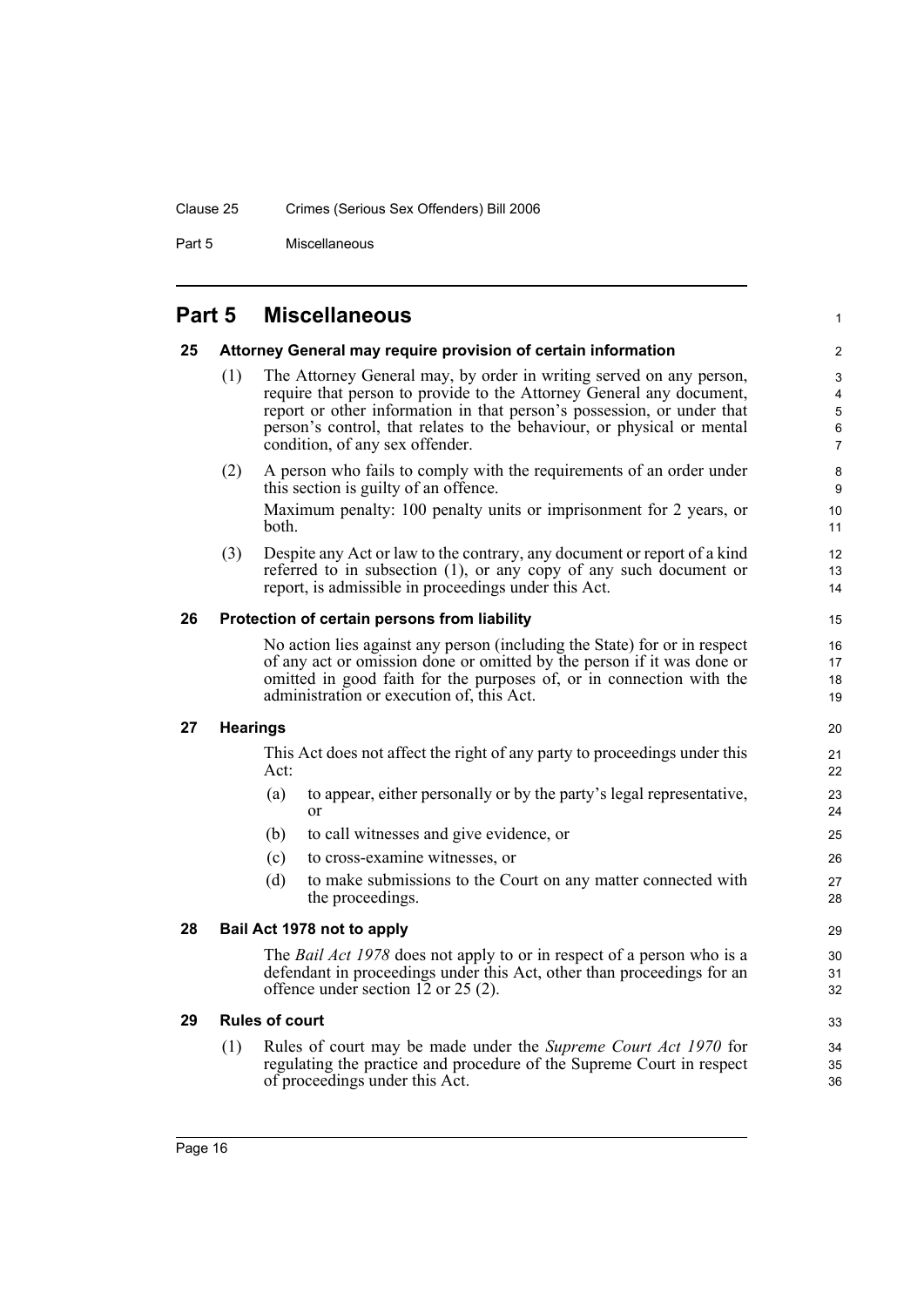Crimes (Serious Sex Offenders) Bill 2006 Clause 30

<span id="page-22-2"></span><span id="page-22-1"></span><span id="page-22-0"></span>

|                 | (2)                                                | This section does not limit the rule-making powers conferred by the<br>Supreme Court Act 1970.                                                                                                                                                                              | $\mathbf{1}$<br>$\overline{2}$ |
|-----------------|----------------------------------------------------|-----------------------------------------------------------------------------------------------------------------------------------------------------------------------------------------------------------------------------------------------------------------------------|--------------------------------|
| 30              |                                                    | <b>Regulations</b>                                                                                                                                                                                                                                                          | 3                              |
|                 |                                                    | The Governor may make regulations, not inconsistent with this Act, for<br>or with respect to any matter that by this Act is required or permitted to<br>be prescribed or that is necessary or convenient to be prescribed for<br>carrying out or giving effect to this Act. | 4<br>5<br>6<br>$\overline{7}$  |
| 31              | Amendments and savings and transitional provisions |                                                                                                                                                                                                                                                                             |                                |
|                 | (1)                                                | The Crimes (Administration of Sentences) Act 1999 is amended as set<br>out in Schedule 1.                                                                                                                                                                                   | 9<br>10                        |
|                 | (2)                                                | Schedule 2 has effect.                                                                                                                                                                                                                                                      | 11                             |
| 32 <sub>2</sub> | <b>Review of Act</b>                               |                                                                                                                                                                                                                                                                             |                                |
|                 | (1)                                                | The Minister is to review this Act to determine whether the policy<br>objectives of the Act remain valid and whether the terms of the Act<br>remain appropriate for securing those objectives.                                                                              | 13<br>14<br>15                 |
|                 | (2)                                                | For the purposes of the review, the Minister may require the<br>Commissioner of Corrective Services to provide information as to how<br>the Commissioner's functions in relation to the administration of this<br>Act are being, and have been, exercised.                  | 16<br>17<br>18<br>19           |
|                 | (3)                                                | The review is to be undertaken as soon as possible after the period of 3<br>years from the date of assent to this Act.                                                                                                                                                      | 20<br>21                       |
|                 | (4)                                                | A report on the outcome of the review is to be tabled in each House of<br>Parliament within 12 months after the end of the period of 3 years.                                                                                                                               | 22<br>23                       |

Miscellaneous **Part 5**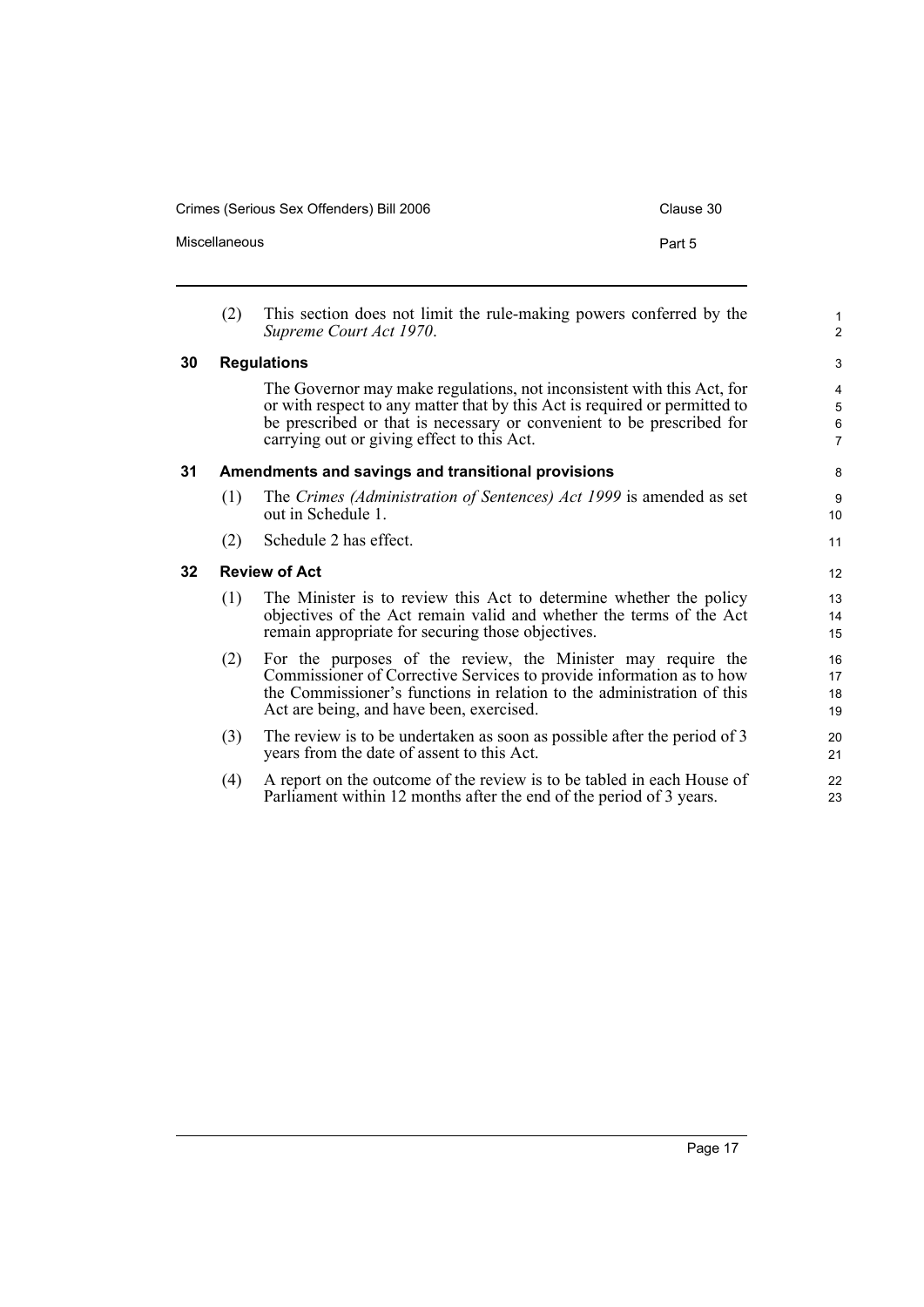Schedule 1 Amendment of Crimes (Administration of Sentences) Act 1999 No 93

## <span id="page-23-0"></span>**Schedule 1 Amendment of Crimes (Administration of Sentences) Act 1999 No 93**

1  $\mathfrak{p}$ 

32 33

(Section 31 (1)) **[1] Section 3 Interpretation** Omit "(b) or (c)" from the definition of *convicted inmate* in section 3 (1). Insert instead "(b),  $(c)$  or  $(c1)$ ". **[2] Section 4 Application of Part** Insert after section  $4(1)(c)$ : (c1) any person the subject of a warrant under section 20 of the *Crimes (Serious Sex Offenders) Act 2006* by which the Supreme Court has committed the person to a correctional centre pursuant to a continuing detention order or interim detention order under that Act, and **[3] Section 4 (3)** Omit "(b) or  $(c)$ ". Insert instead "(b),  $(c)$  or  $(c1)$ ". **[4] Section 126 Eligibility for release on parole** Insert after section 126 (3): (4) An offender is not eligible for release on parole if the offender is the subject of a continuing detention order under the *Crimes (Serious Sex Offenders) Act 2006*. **[5] Section 160A** Insert before section 161: **160A Relationship of parole orders to supervision orders under the Crimes (Serious Sex Offenders) Act 2006** (1) An offender's obligations under a parole order are suspended while the offender is subject to an extended supervision order under the *Crimes (Serious Sex Offenders) Act 2006*. (2) For the purposes of Division 3 of Part 7, the offender's obligations under the extended supervision order are taken to be obligations under the parole order. 3 4 5 6 7 8  $\overline{Q}$  $10$ 11 12 13 14 15 16 17 18 19  $20$ 21 22 23 24 25 26 27 28 29 30 31

**Note.** Consequently, the offender's parole order may be revoked under Division 3 of Part 7 if the offender fails to comply with his or her obligations under the supervision order.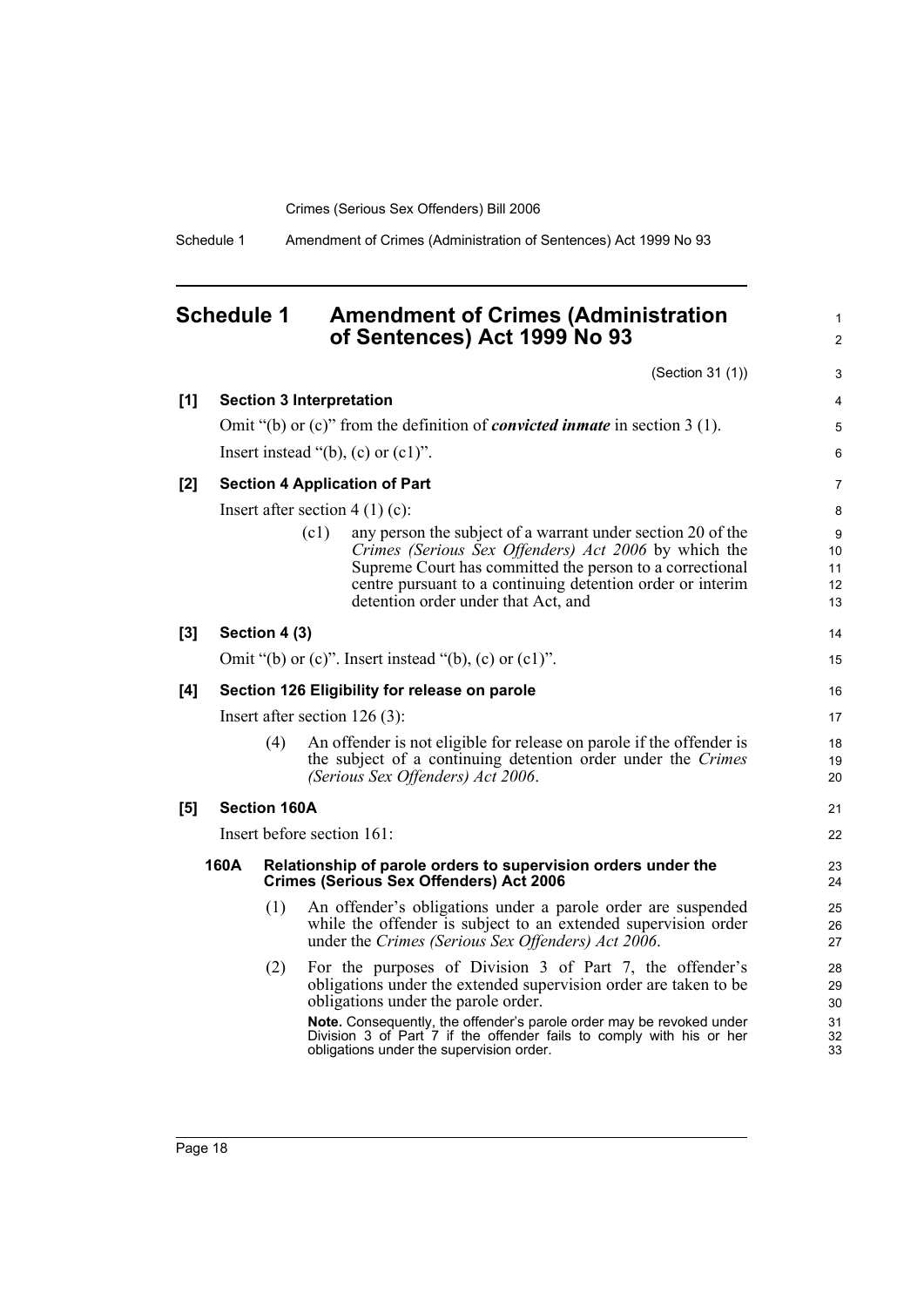Savings, transitional and other provisions Schedule 2 Schedule 2

1  $\mathfrak{p}$ 

3

4

#### <span id="page-24-0"></span>**Schedule 2 Savings, transitional and other provisions** (Section 31 (2)) **Part 1 General 1 Regulations** (1) The regulations may contain provisions of a savings or transitional nature consequent on the enactment of the following Acts: this Act (2) Any such provision may, if the regulations so provide, take effect from the date of assent to the Act concerned or a later date. (3) To the extent to which any such provision takes effect from a date that is earlier than the date of its publication in the Gazette, the provision does not operate so as: (a) to affect, in a manner prejudicial to any person (other than the State or an authority of the State), the rights of that person existing before the date of its publication, or (b) to impose liabilities on any person (other than the State or an authority of the State) in respect of anything done or omitted to be done before the date of its publication. **Part 2 Provisions consequent on enactment of this Act 2 Application of Act to past offences** This Act applies to and in respect of offences committed before the date of assent to this Act in the same way as it applies to and in respect of offences committed after that date. 10 11 12 13 14 15 16 17 18 19  $20$ 21 22 23 24 25